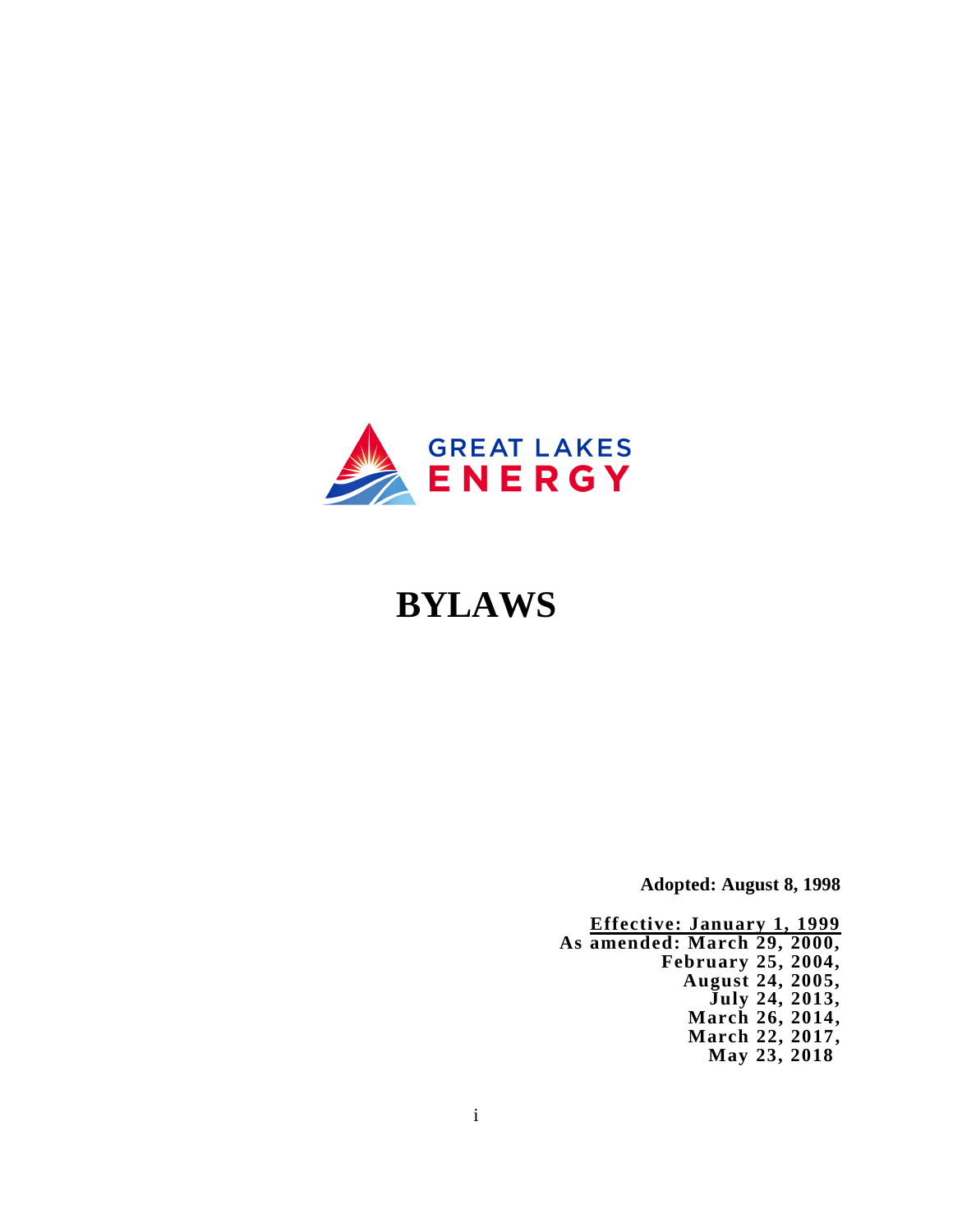# TABLE OF CONTENTS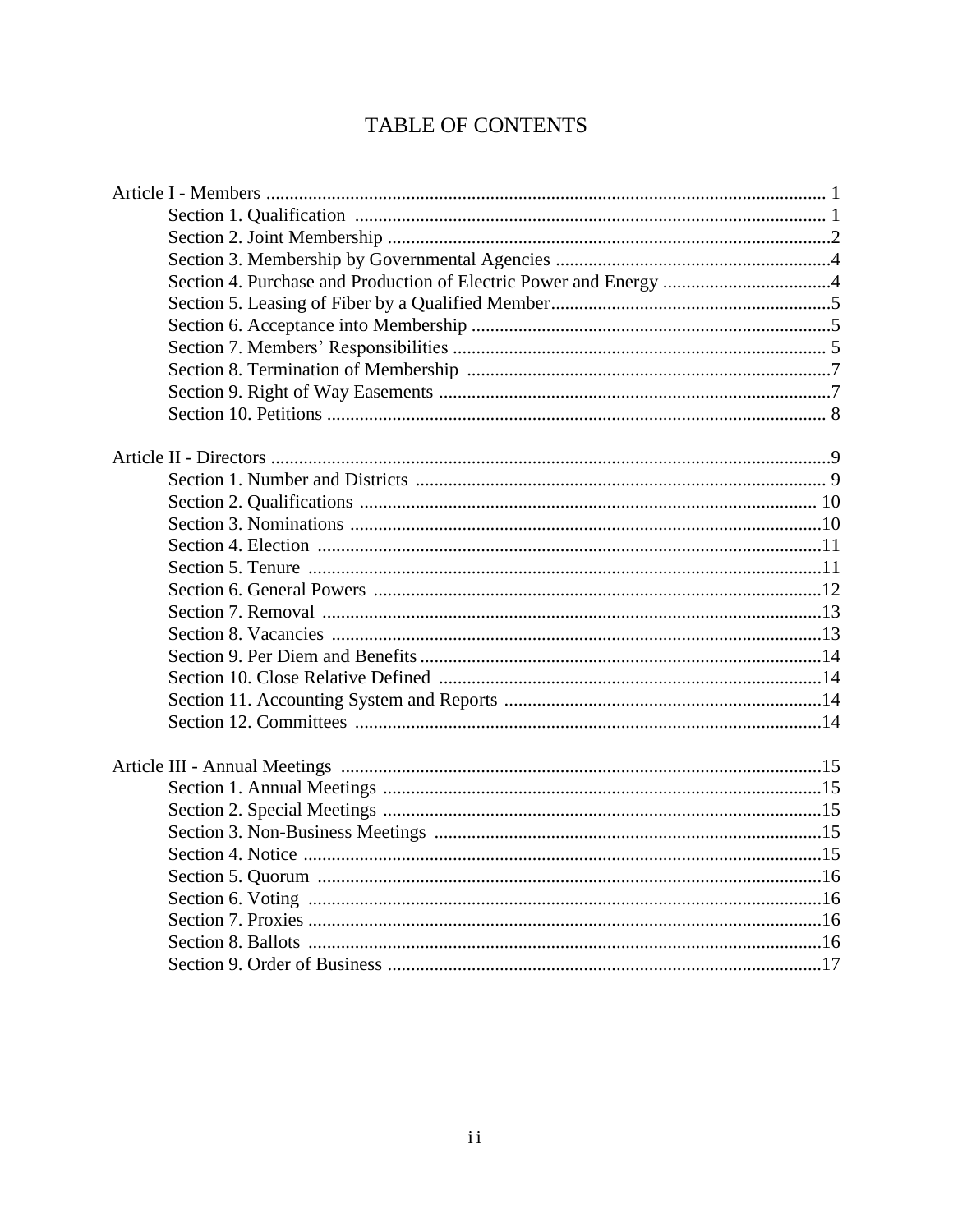| Section 2. Member Capital in Connection with Furnishing                     |  |
|-----------------------------------------------------------------------------|--|
|                                                                             |  |
| Section 3. Patronage Refunds in Connection with Furnishing Other Services27 |  |
|                                                                             |  |
|                                                                             |  |
|                                                                             |  |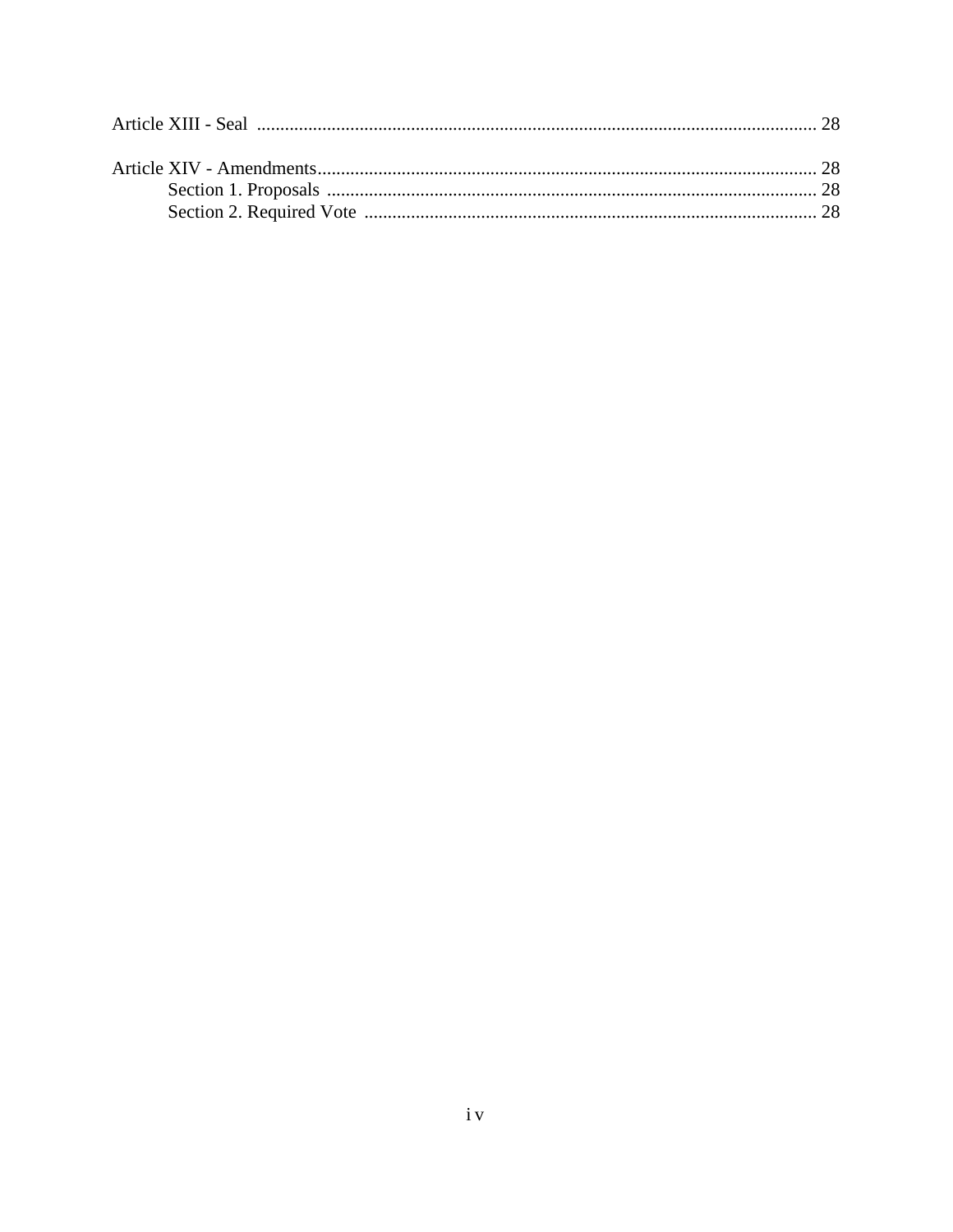# **BYLAWS OF GREAT LAKES ENERGY COOPERATIVE**

# **Article I MEMBERS**

**Section 1. Qualification.** (a) Any natural person, firm, association, corporation, partnership or governmental unit (each hereinafter referred to as "person") may become a member of Great Lakes Energy Cooperative (hereinafter referred to as the "Cooperative") by:

(1) Paying any security deposit, service connection deposit or fee, facilities extension deposit, contribution in aid of construction, and any other fee or charge or any combination thereof, as required by the Cooperative; and

(2) Purchasing from the Cooperative electric power and energy; and

(3) Agreeing to comply with and be bound by the Cooperative's Articles of Incorporation, these Bylaws and any amendments thereto and such rules and regulations including educational and cooperative relations programs as may from time to time be adopted by the Cooperative's Board of Directors (hereinafter referred to as the "Board").

(b) Reasonable notice of the qualifications for membership set forth in subsection (a) of this Section 1 shall be given to all patrons of the Cooperative.

(c) Prior to a person's acceptance into membership, the cooperative shall give the prospective member written notices of the Cooperative's basis of organization, purposes, membership rights and membership transfer restrictions as provided by law. A statement of the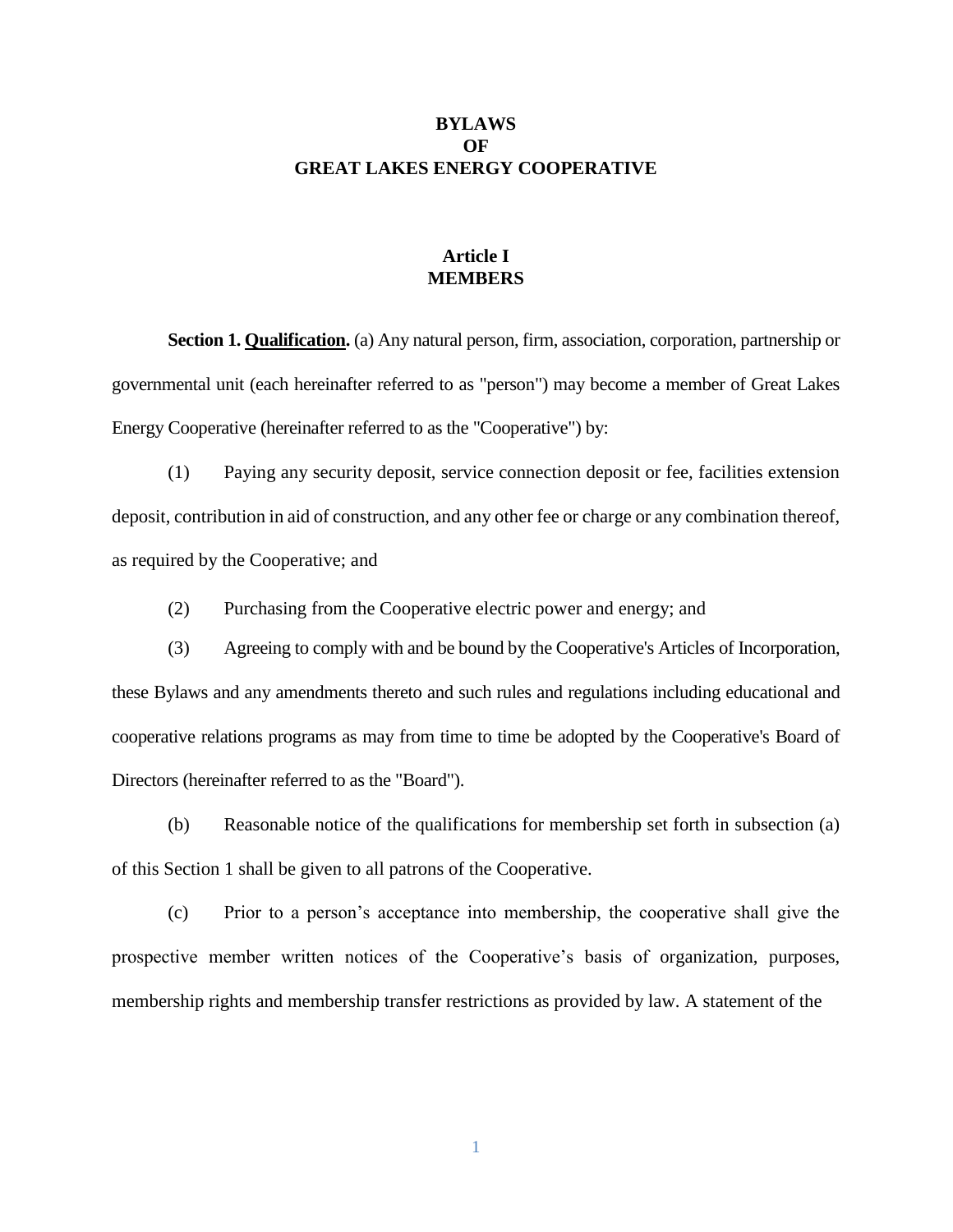Cooperative's basis of organization, membership rights and membership transfer restrictions shall also be conspicuously stated on each membership certificate as provided by law.

(d) While a person may receive electric service at more than one premise, no person shall hold more than one voting membership in the Cooperative.

(e) Each non-natural member shall designate its representative to the Cooperative on its stationery signed by its chief executive officer and file such designation with the Cooperative. Said representative shall be eligible to vote and run for elective office, if all other qualifications are met, on behalf of the non-natural member.

**Section 2. Joint Membership.** (a) Cohabiting adult persons must hold a joint membership or, if one of them is already a member, must convert such membership into a joint membership and, subject to compliance with the requirements set forth in Section 1 and 7 of this article, be accepted for such membership. The term "member" as used in these Bylaws, shall be deemed to include cohabiting adult persons holding a joint membership, and any provision relating to the rights and liabilities of membership shall apply equally to holders of a joint membership.

(b) Without limiting the generality of the foregoing, the effect of the hereinafter specified actions by or in respect of the holders of a joint membership shall be as follows:

(1) The presence at a meeting of any shall be regarded as the presence of the member;

(2) The presence at a meeting of any shall constitute a waiver of notice of the meeting by all others;

(3) The presence at a meeting of any shall effect a revocation of any proxy executed by any or all;

(4) The vote of any, either separately or jointly, shall constitute notice to all;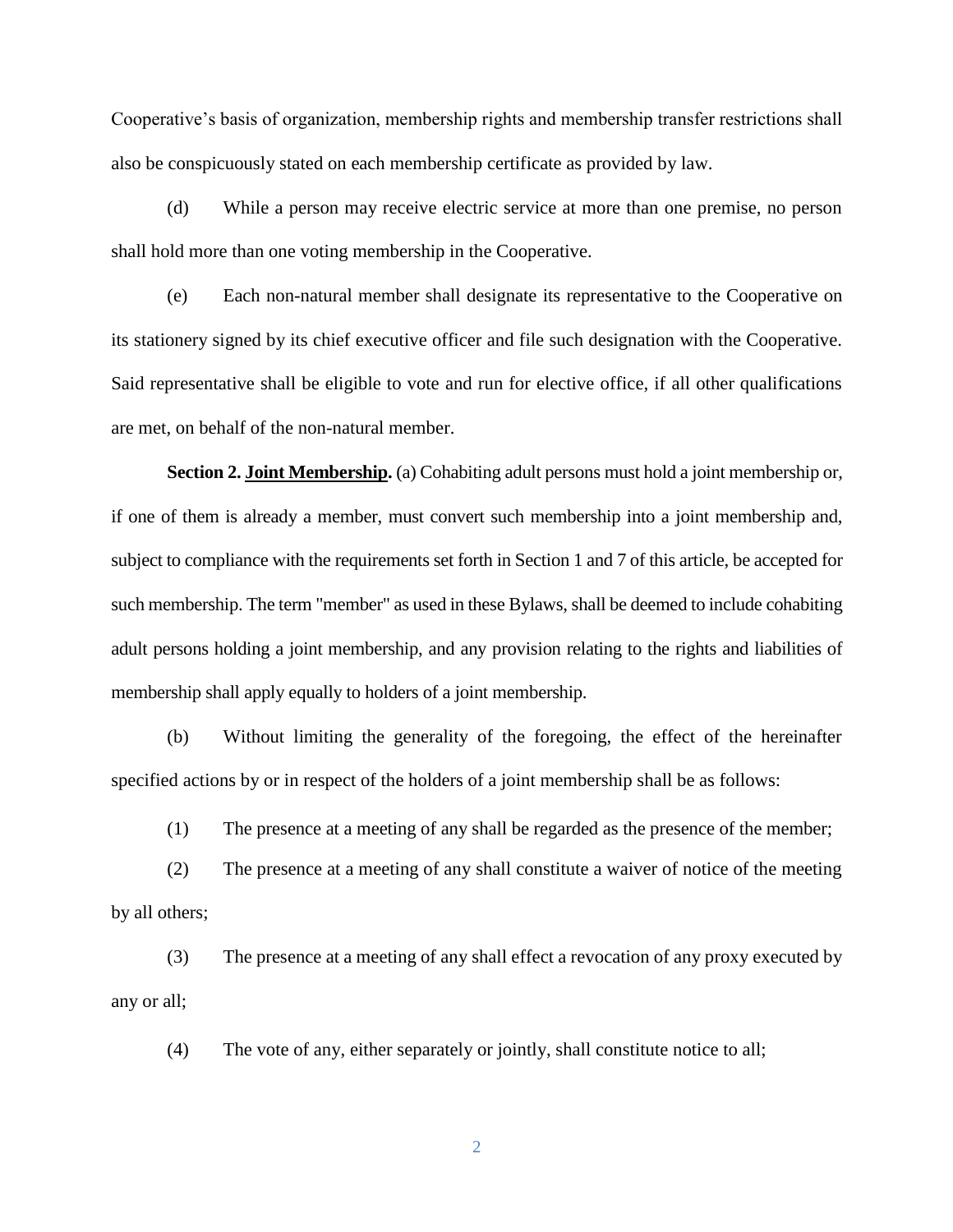- (5) A waiver of notice signed by any shall constitute notice to all;
- (6) Notice to any shall constitute notice to all;
- (7) Termination of any may terminate the joint membership;
- (8) Withdrawal of any may terminate the joint membership;

(9) Any, but not more than one concurrently, shall be eligible to serve as a director of the Cooperative. Only the member to serve as director must meet the qualifications required therefore;

(10) Upon the death of any member of a joint membership, such membership shall continue to be held solely by the survivor(s), in the same manner and to the same effect as though the deceased had never been a member; provided, however, that the estate of the deceased shall not be released from any debts due the Cooperative. If more than two constitute a joint membership, the membership shall continue joint until a sole survivorship;

(11) Upon the legal separation, dissolution, or divorce of the holders of a joint membership, such membership shall continue to be held solely by the one who continues directly to occupy or use the premises covered by such membership in the same manner and to the same effect as though such membership had never been joint; provided, however, that the other shall not be released from any debts due the Cooperative.

(12) An individual member or individual members of a joint membership shall not be permitted to have an additional residential service connection except through their joint membership; provided, however, that this subsection shall not prevent the establishment of an additional commercial service connection in the name of an individual member independent of any joint membership to which that member is a party.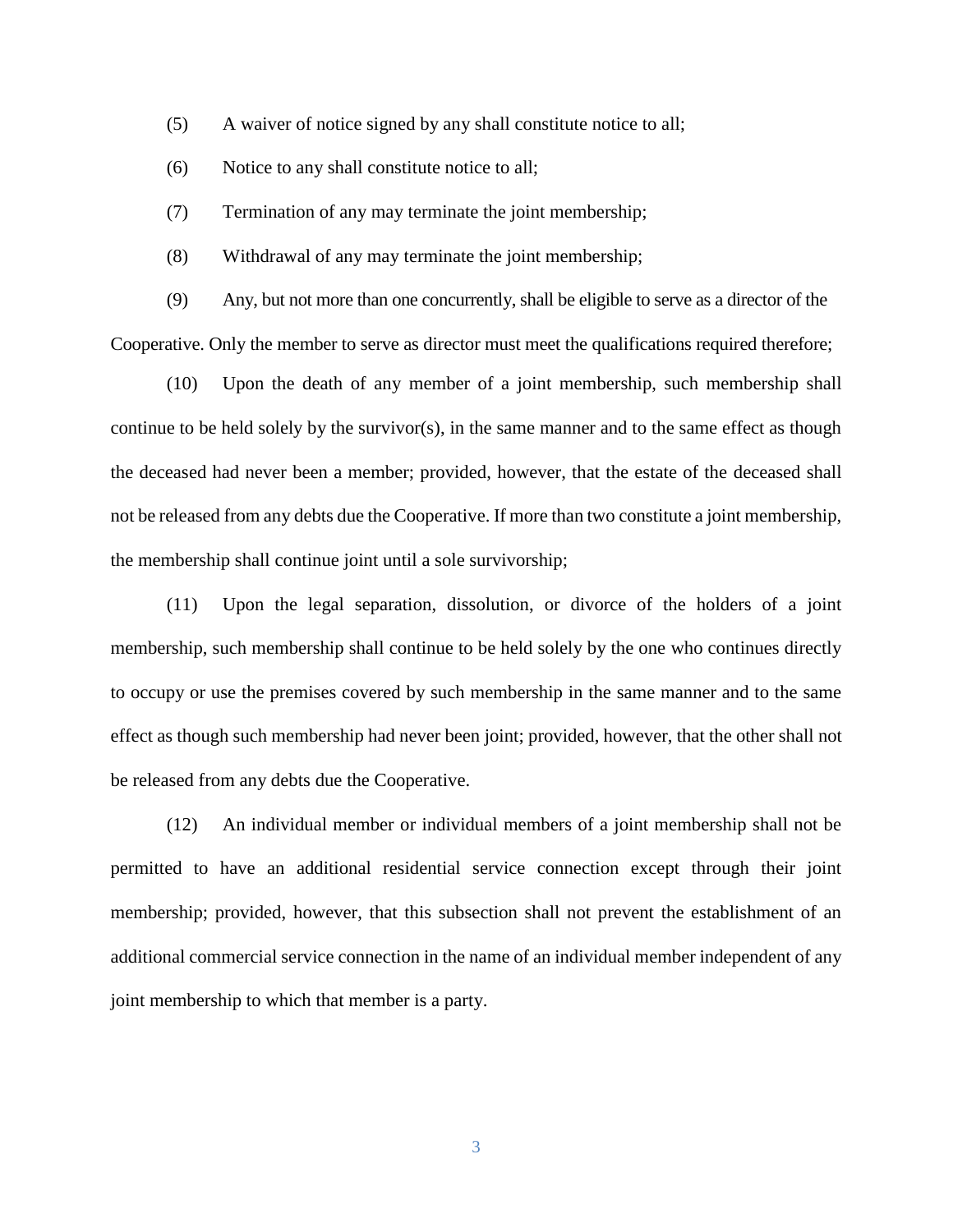**Section 3. Membership by Governmental Agencies.** The Board, in its discretion, may or may not require membership of a governmental unit or agency as a condition to obtain service.

**Section 4. Purchase and Production of Electric Power and Energy.** (a) Each member shall, as soon as electric power and energy shall be available, purchase from the Cooperative all central station electric power and energy purchased for use in the Cooperative's service territory (except to the extent that the Board may, in writing, waive such requirement) and shall pay therefore at rates, which shall from time to time be fixed by the Board. It is expressly understood that the amounts paid for electric power and energy in excess of the cost of service are furnished by members as capital and shall be credited in accordance with Article X. Each member shall pay to the Cooperative such minimum amount per month regardless of the amount of electric power and energy consumed, as shall be fixed by the Board from time to time. Each member shall also pay all amounts owed to the Cooperative as and when the same shall become due and payable.

When a member has more than one service connection from the Cooperative, any payment by the member for service from the Cooperative shall be deemed to be allocated and credited on a pro rata basis to the member's outstanding accounts for all such service connections, notwithstanding that the Cooperative's actual account procedures do not reflect such allocation and proration.

(b) Production or use of electrical energy on a member's premises, regardless of the source thereof, by means of facilities, which shall be interconnected with the Cooperative facilities shall be subject to appropriate regulations as shall be fixed from time to time by the Cooperative.

(c) The Cooperative shall use reasonably diligent efforts to furnish its members with adequate and dependable electric service, although it cannot and therefore does not guarantee a continuous and uninterrupted supply thereof.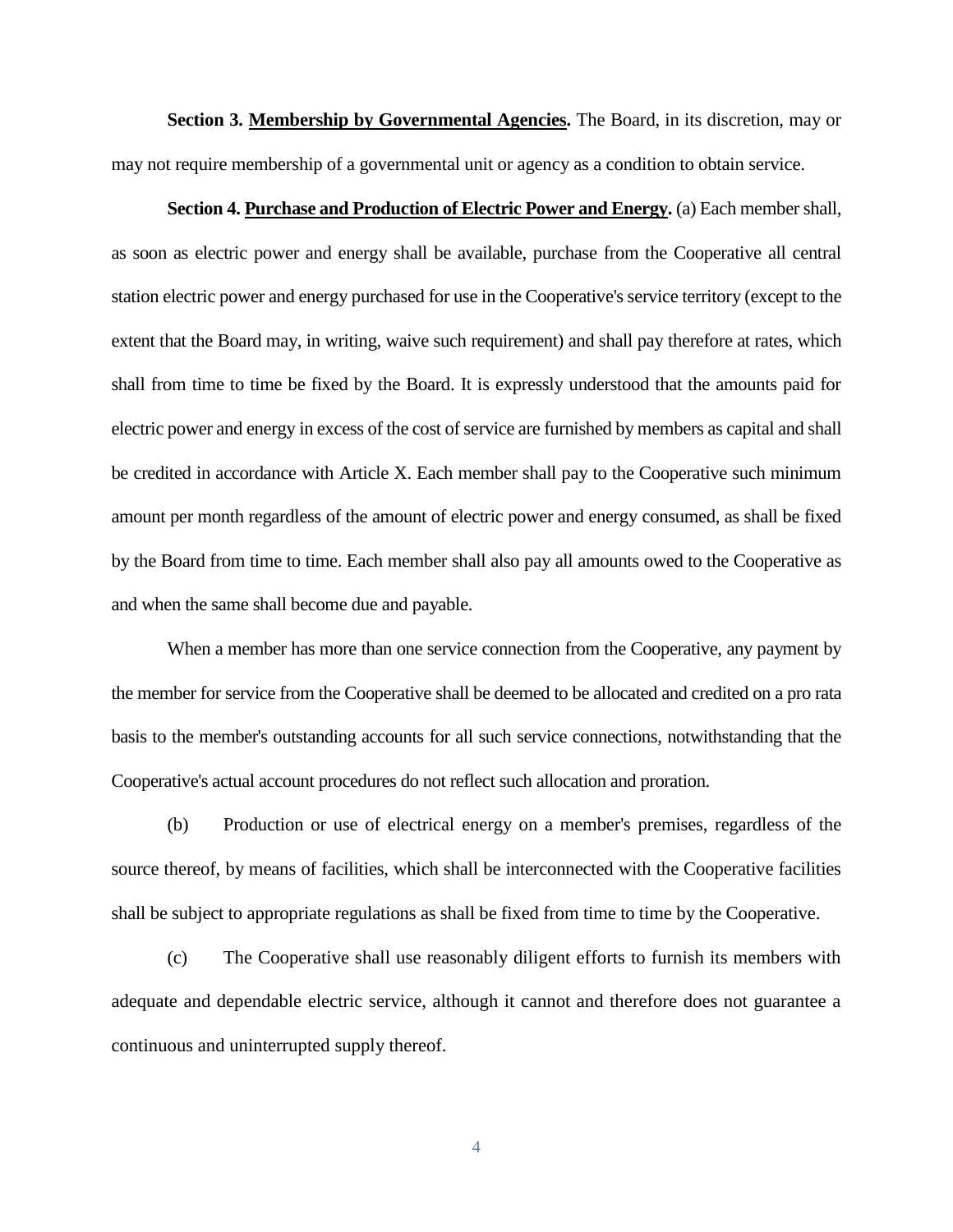(d) With respect to any particular classification of service for which the Board shall require it, a supplemental contract, executed by the person, may be required.

**Section 5. Leasing of Fiber by a Qualified Member.** The Cooperative may lease access to Cooperative-owned fiber optic facilities to a qualified member. A qualified member is any member engaged in the business of providing fiber-based broadband and related telecommunications services.

**Section 6. Acceptance into Membership.** (a) Upon complying with the requirements set forth in Section 1 of this Article, any person shall be accepted into membership in, and become eligible to receive electric service from, the Cooperative, unless the Board shall determine that such person is unwilling or is unable to satisfy and abide by the Cooperative's rules and regulations or that membership should be rejected for other good cause.

(b) In the event that membership is rejected by the Board, the Cooperative shall refund, in full, any fees and charges collected from the person less any amounts owed to the Cooperative.

**Section 7. Members' Responsibilities.** (a) Each member shall cause all premises receiving electric service from the Cooperative to become and remain wired in accordance with applicable local, state and federal codes, ordinances and statutes.

(b) Each member shall be responsible for and indemnify the Cooperative and its directors, officers, employees, agents and independent contractors against death, injury, loss or damage resulting from any defect or improper use or maintenance of such premises and all wiring and apparatus connected thereto or used thereon.

(c) Each member shall make available to the Cooperative a suitable site, as determined by the Cooperative, whereupon to place the Cooperative's physical facilities for the furnishing and metering of electric service and shall permit the Cooperative's authorized employees, agents and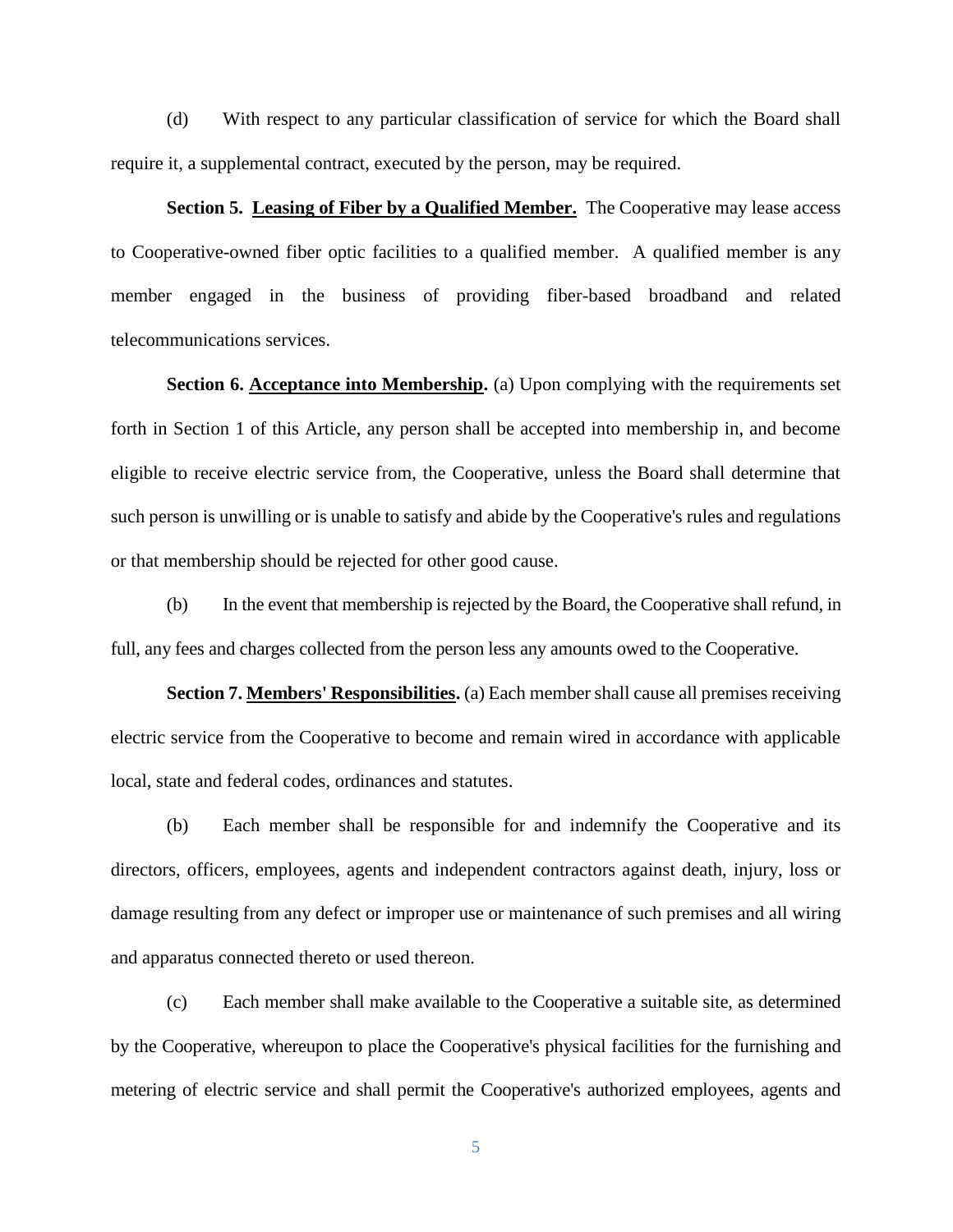independent contractors to have access thereto safely and without interference from any hostile source for meter reading, bill collecting and for inspection, maintenance, replacement, relocation, repair or disconnection of such facilities at all reasonable times.

(d) As part of the consideration for such service, each member shall be the Cooperative's bailee of such facilities and shall accordingly desist from interfering with, impairing the operation of or causing damage to such facilities, and shall use best efforts to prevent others from so doing.

(e) Each member shall also provide such protective devices and apparatus as the Cooperative shall from time to time require in order to protect the Cooperative's physical facilities and operations, and to prevent any interference with or damage to such facilities. In the event such facilities are interfered with, impaired in the operation or damaged by the member, or by any other cause when the member's reasonable care, and surveillance should have prevented such, the member shall indemnify the Cooperative and its directors, officers, employees, agents and independent contractors against death, injury, loss or damage resulting therefrom, including but not limited to the Cooperative's cost of repairing, replacing or relocating any such facilities and its loss, if any, of revenues resulting from the failure or defective functioning of its metering equipment. The Cooperative shall, however, in accordance with its applicable service rules and regulations, indemnify the member for any overcharges for service that may result from a malfunctioning of its metering equipment or error occurring in the Cooperative's billing procedures.

(f) In no event shall the responsibility of the Cooperative for furnishing electric service extend beyond the point of delivery.

(g) Each member may participate in any required program that may be established by the Cooperative to enhance load management, to more efficiently conserve electric energy, or to conduct load research.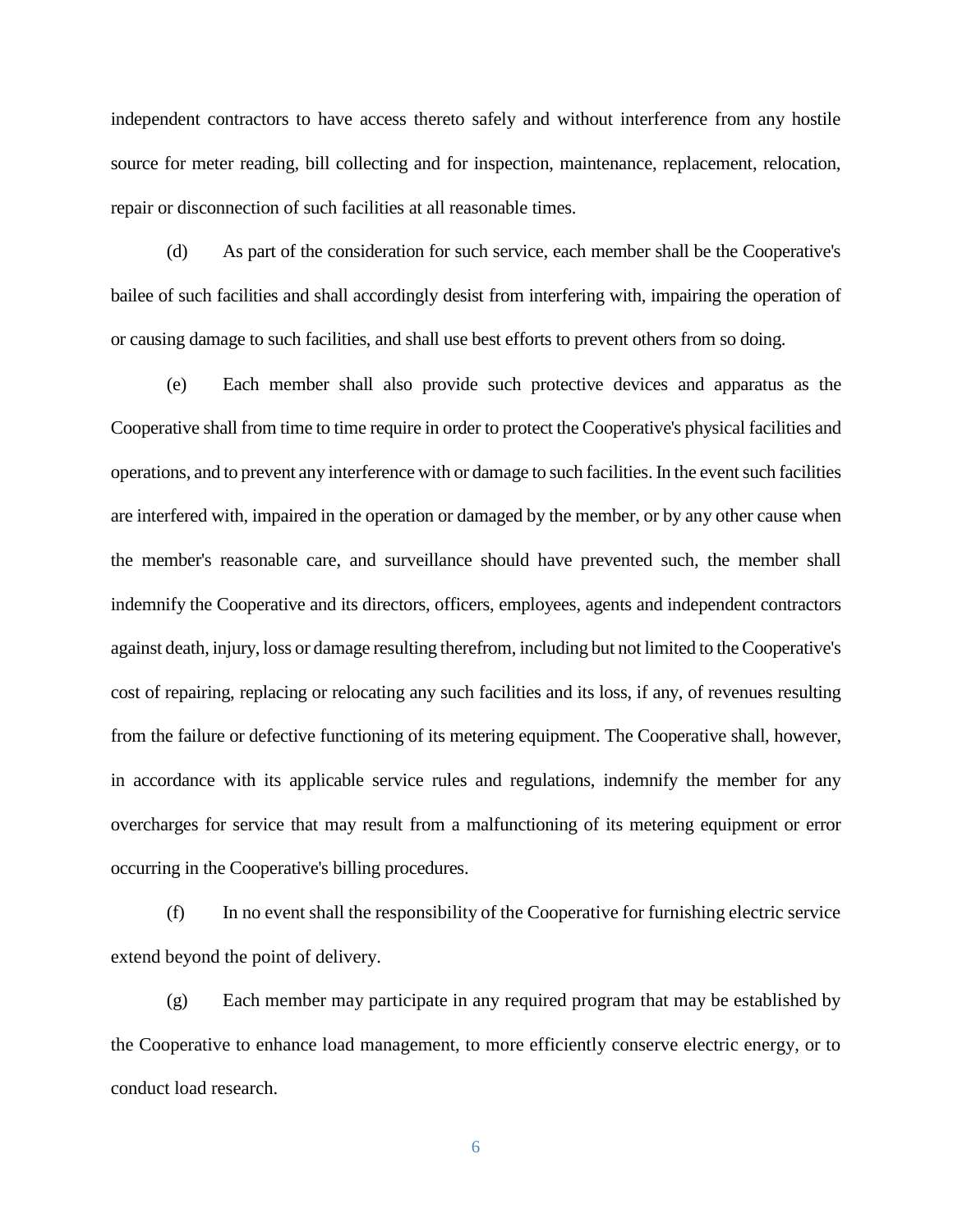**Section 8. Termination of Membership.** (a) Membership in the Cooperative shall not be transferable. Provided, however, that upon death, cessation of existence or expulsion of a member, the membership of such member shall thereupon terminate.

(b) Termination of membership in any manner shall not release a member or a member's estate from any debts due the Cooperative, but shall operate as a release of all right, title and interest of the member in the property and assets of the Cooperative.

(c) Upon the dissolution for any reason of a partnership or upon the death, withdrawal or addition of any individual partner, such membership shall continue to be held by such remaining and/or new partner or partners as continue to own or directly to occupy or use the premises being furnished electric service pursuant to such membership in the same manner and to the same effect as though such membership had never been held by different partners; provided, however, that neither a withdrawing partner nor a withdrawing partner's estate shall be released from any debts then due the Cooperative.

(d) Membership in the Cooperative shall automatically terminate, and all rights of membership shall cease, upon (i) a member moving from the Cooperative's service territory, (ii) failure to purchase all electric power and energy required for premises owned or occupied by the member within the Cooperative's service territory or (iii) failure to timely pay any fees or charges due to the Cooperative following reasonable notice of nonpayment; provided, however that such automatic termination shall not release such member for any debts owing to the Cooperative.

**Section 9. Right of Way Easements.** (a) Each member shall grant to the Cooperative, without compensation therefore, all easements or rights of way over, on and under such lands owned or leased by or mortgaged by the member in accordance with such reasonable terms and conditions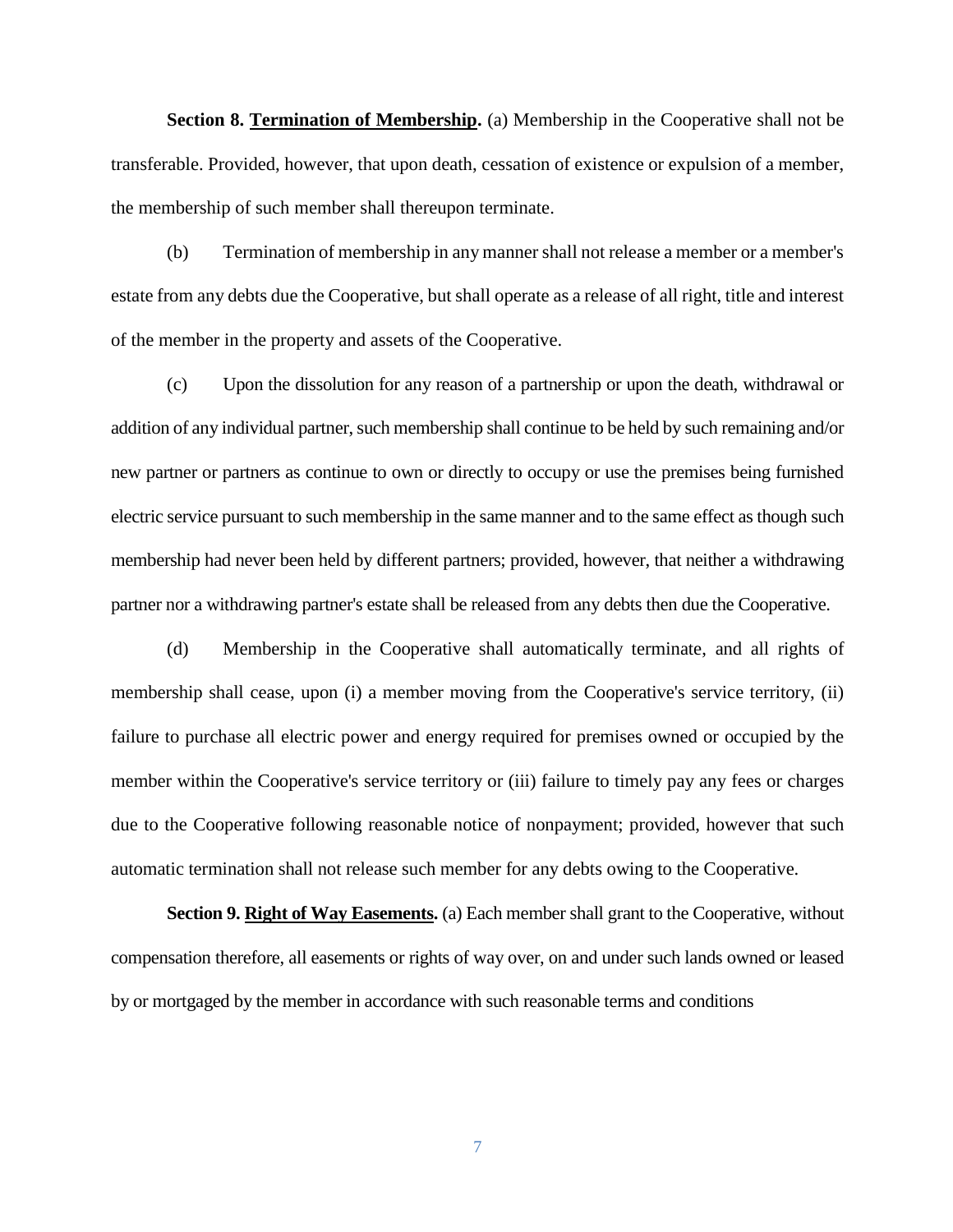as the Cooperative shall require for the furnishing of electric and/or telecommunications and broadband service for the member and for the construction, operation, maintenance or relocation of the Cooperative's electric facilities.

**Section 10. Petitions.** Petitions by the membership authorized under these Bylaws shall be on forms prepared and available from the Secretary of the Cooperative.

With regard to such petitions, the following are required:

(a) All members signing such petitions shall include thereon their mailing address, primary phone number, and date signed;

(b) Co-signers of a joint membership shall count as one signature;

(c) The person circulating such petition shall be an active member of the Cooperative and shall indicate under oath or affirmation at the end of each petition sheet his or her residence address, account number and that he or she circulated the petition and is acquainted with the persons whose names are affixed thereto and that such persons signed the petition in his or her presence; failure to do so will invalidate each petition sheet where incomplete information exists;

(d) All petitions shall be signed no more than ninety (90) days prior to submission to the Cooperative;

(e) Signatures lacking complete information as herein specified shall be disqualified; and

(f) The Secretary of the Cooperative shall cause the signatures upon the petition to be verified as to authenticity of membership and shall accept only those signatures so verified.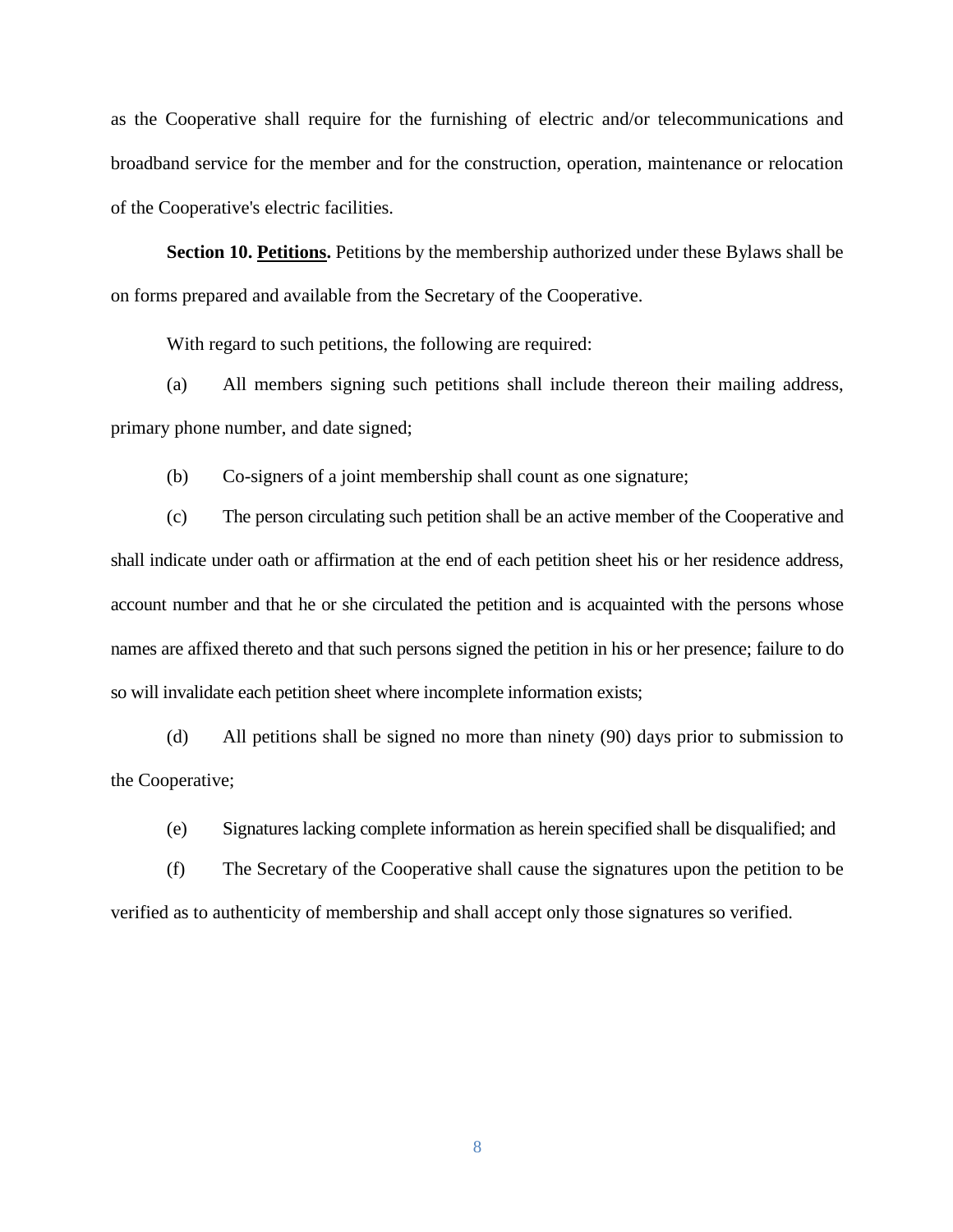#### **Article II**

#### **DIRECTORS**

#### **Section 1. Number and Districts.**

- (a) The board of directors shall consist of nine (9) directors.
- (b) The territory served by the Cooperative shall be divided into the following nine (9) districts:

District No. 1: Emmet County

District No. 2: Charlevoix and Cheboygan Counties

District No. 3: Antrim County

District No. 4: Otsego, Montmorency, Oscoda and Crawford Counties

District No. 5: Grand Traverse, Kalkaska, Manistee, Missaukee and Wexford

**Counties** 

District No. 6: Mason and Lake Counties

District No. 7: Oceana and Muskegon Counties

District No. 8: Osceola, Clare, Newaygo and Mecosta Counties

District No. 9: Ottawa, Kent, Montcalm, Allegan and Barry Counties

- (c) Each district shall be represented by one director who shall maintain his/her primary residence in the district represented.
- (d) Periodically, the board shall review the composition of the districts and, if it should be determined that inequities in representation have developed which can be corrected by reconstitution of the districts, the board shall reconstitute the districts so that each district is equitably represented if possible.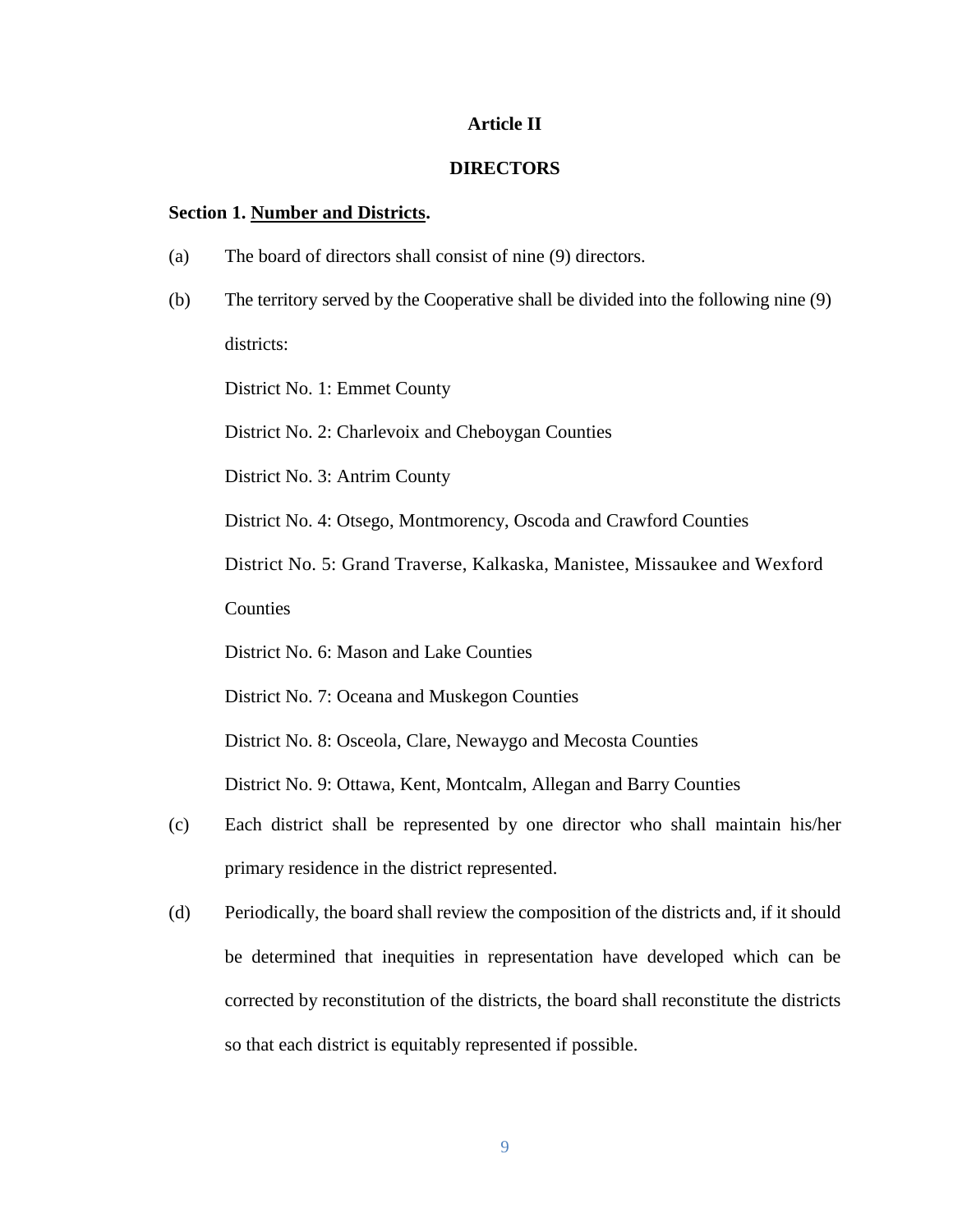**Section 2. Qualifications.** Each director shall, at all times, be a member in good standing of the Cooperative and maintain his/her primary residence in the Cooperative's service area, shall have the legal capacity to enter into a contract, and may not be in any way employed by or financially interested in a competing enterprise or a business selling electric energy or supplies to the Cooperative, or of a business primarily engaged in selling electrical appliances, fixtures or supplies to the members of the Cooperative, nor shall they be an employee of the Cooperative. No person shall be eligible to become or remain a director while an employee of the Cooperative, or a wholly owned affiliate of the Cooperative. Except for those specific situations existing on the date these Bylaws are adopted, no person shall be eligible to be a candidate or shall hold office as a director who has a close relative who is an employee of the Cooperative or a wholly owned affiliate of the Cooperative. No Director shall be employed by the Cooperative, or a wholly owned affiliate of the Cooperative, within one (1) year of the expiration or termination of such Director's term.

**Section 3. Nominations.** (a) All candidates shall be nominated by petition. Any fifty (50) or more members of a district may make nominations for the positions of Board member for that district by petition, and the Secretary shall post such nominations at the principal office of the Cooperative no less than sixty (60) days before a meeting of the members at which Board members are to be elected.

(b) Nominations made by petition must be submitted no more than ninety (90) days and no less than seventy-five (75) days prior to the annual meeting of the membership to be included on the official ballot. (See Article I, Section 9, Petitions)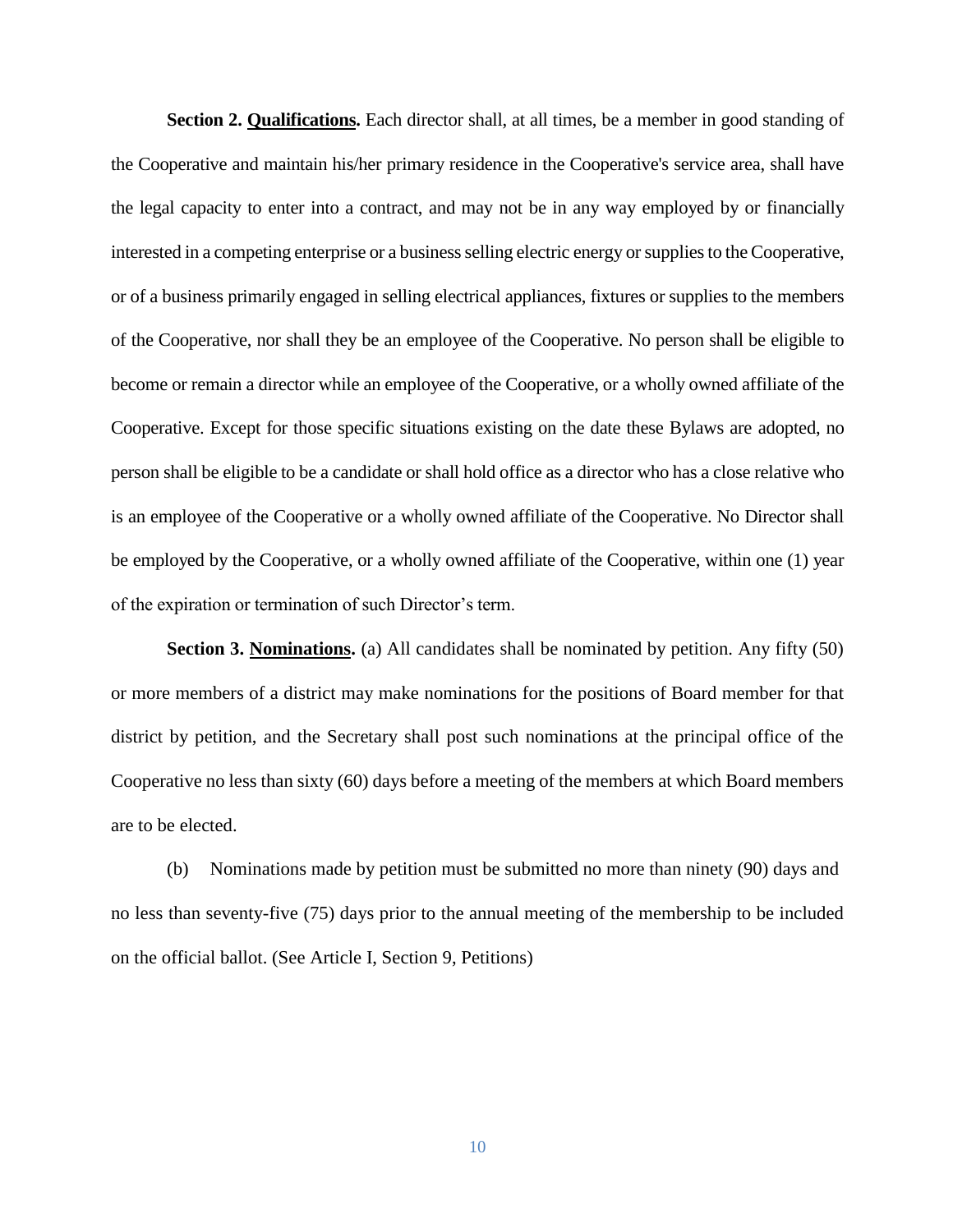(c) Each candidate shall complete and file with the Cooperative an affidavit in a form prepared by the Secretary attesting to the candidate's qualifications to serve as a director. The affidavit shall be submitted to the Cooperative with the completed nomination petitions.

(d) At least ten (10) days before the date of a meeting of the members at which Board members are to be elected, the Secretary shall be responsible for mailing with the notice of the meeting separately, a statement of the number of Board members to be elected and the names and addresses of the candidates properly nominated.

(e) Said election shall then be held by secret ballot upon ballots provided by the Cooperative. (See Article II, Section 4, Election)

**Section 4. Election.** (a) All directors shall be elected at the annual meeting of the membership by an affirmative vote of a plurality of the members voting by mail ballot (or electronic transmission ballot, if electronic transmission is authorized by the board of directors). Drawing by lot shall resolve, where necessary, any tie votes.

(b) Directors shall be elected by district and by the cooperative members eligible to vote in each district.

(c) Any member receiving electric service in more than one district shall be entitled to vote in only one district.

**Section 5. Tenure.** (a) Except as provided for in Subsection (b), the directors elected at the annual meeting of the membership to succeed those directors whose terms of office have expired shall serve a term of three (3) years or until their successors have been elected and shall have qualified.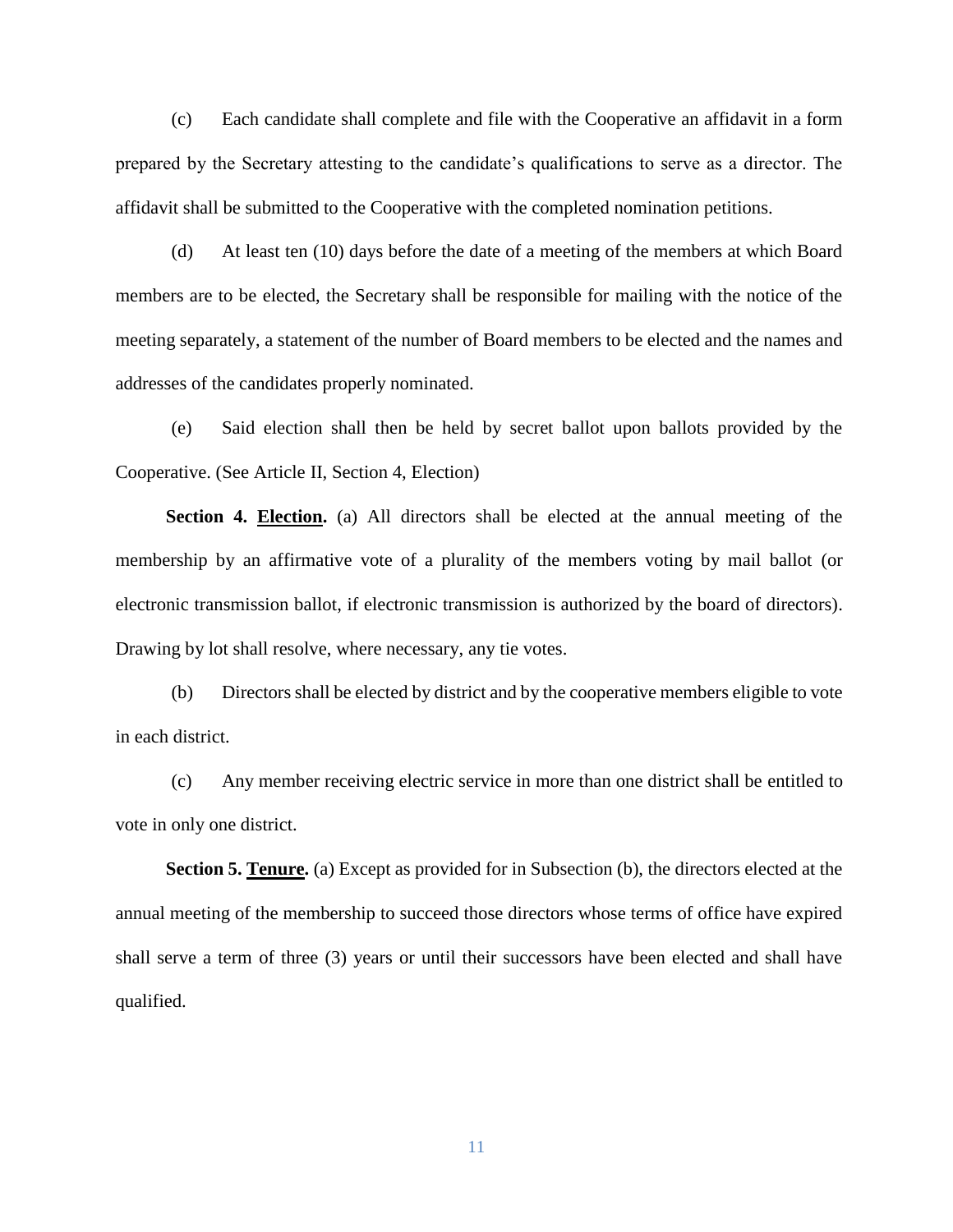(b) The Board shall stagger the terms of the directors so that one-third of the directors shall be elected each calendar year. For years starting on and after January 1, 2014, the terms of the directors shall be set forth below, with successive elections being for three year terms:

District No. 1: Term Ending August 2015

District No. 2: Term Ending August 2015

District No. 3: Term Ending August 2014

District No. 4: Term Ending August 2014

District No. 5: Term Ending August 2014

District No. 6: Term Ending August 2016

District No. 7: Term Ending August 2015

District No. 8: Term Ending August 2016

District No. 9: Term Ending August 2016

(c) Directors currently serving as of January 1, 2014 may continue their terms through the dates listed in subsection (b) for the remainder of their terms.

**Section 6. General Powers.** The business and affairs of the Cooperative shall be managed by the Board which shall exercise all of the powers of the Cooperative except such are as by law or by the Articles of Incorporation or by these Bylaws, conferred upon or reserved to the members. The Board shall have the power to make and adopt such rules, regulations, and policies not inconsistent with law, the Articles of Incorporation or these Bylaws, as it may deem advisable for the management, administration and regulation of the membership, business, and affairs of the Cooperative.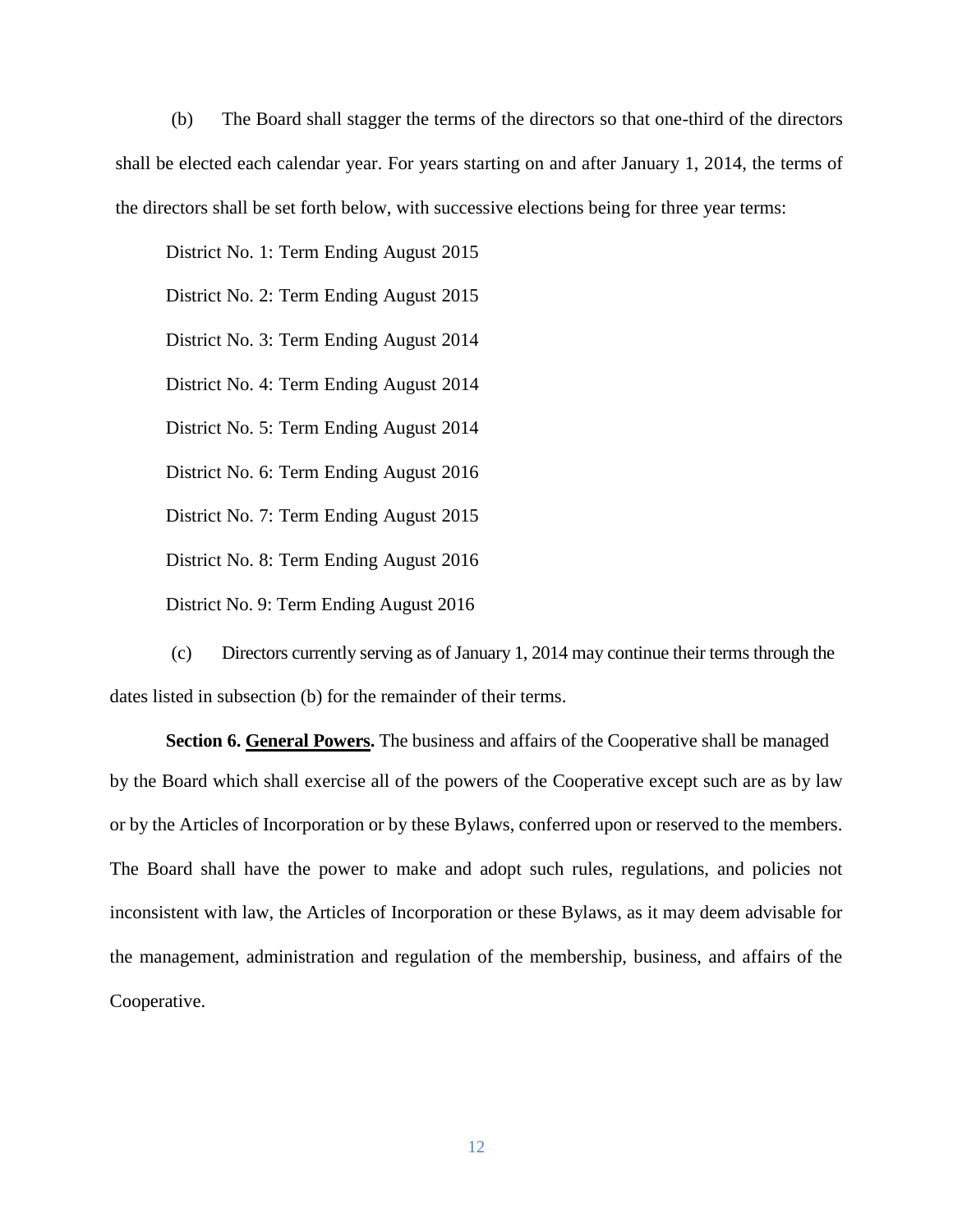**Section 7. Removal.** Any member may for cause bring charges against a director by filing them in writing with the Secretary of the Cooperative, together with a petition requesting the removal of the director in question signed by twenty-five per centum (25%) of the members of the director's district. The petition shall state succinctly the reasons being alleged for the director's removal and be approved by the Board as to form and clarity prior to circulation. (See Article I, Sec. 10, Petitions.) The removal vote by the members of the district shall be at the next regular or special meeting of the membership.

The director against whom charges have been brought shall be informed in writing of the charges not less than thirty (30) days prior to the meeting and shall have the opportunity at the meeting to be heard in person or by counsel and to present evidence after the person or persons bringing the charges against that director shall have had the same opportunity.

Any special meeting called, in response to charges as set forth in the petition filed with the Secretary, shall adhere only to those charges. Where charges are filed against more than one director, a separate and distinct petition must be filed for each director who may be involved.

**Section 8. Vacancies.** (a) Vacancies occurring in the Board may be filled by a majority vote of the remaining directors for a member qualifying for the vacancy. The directors thus elected shall serve for the remaining term of the director whom they are elected to replace or until their successors have been elected and shall have qualified. A removed director may not be elected to serve that director's own remaining term.

(b) A vacancy on the Board shall occur when the Board determines by 2/3 vote a director has ceased to meet all of the qualifications for being a director as set forth in Sections 1 and 2 of this Article II.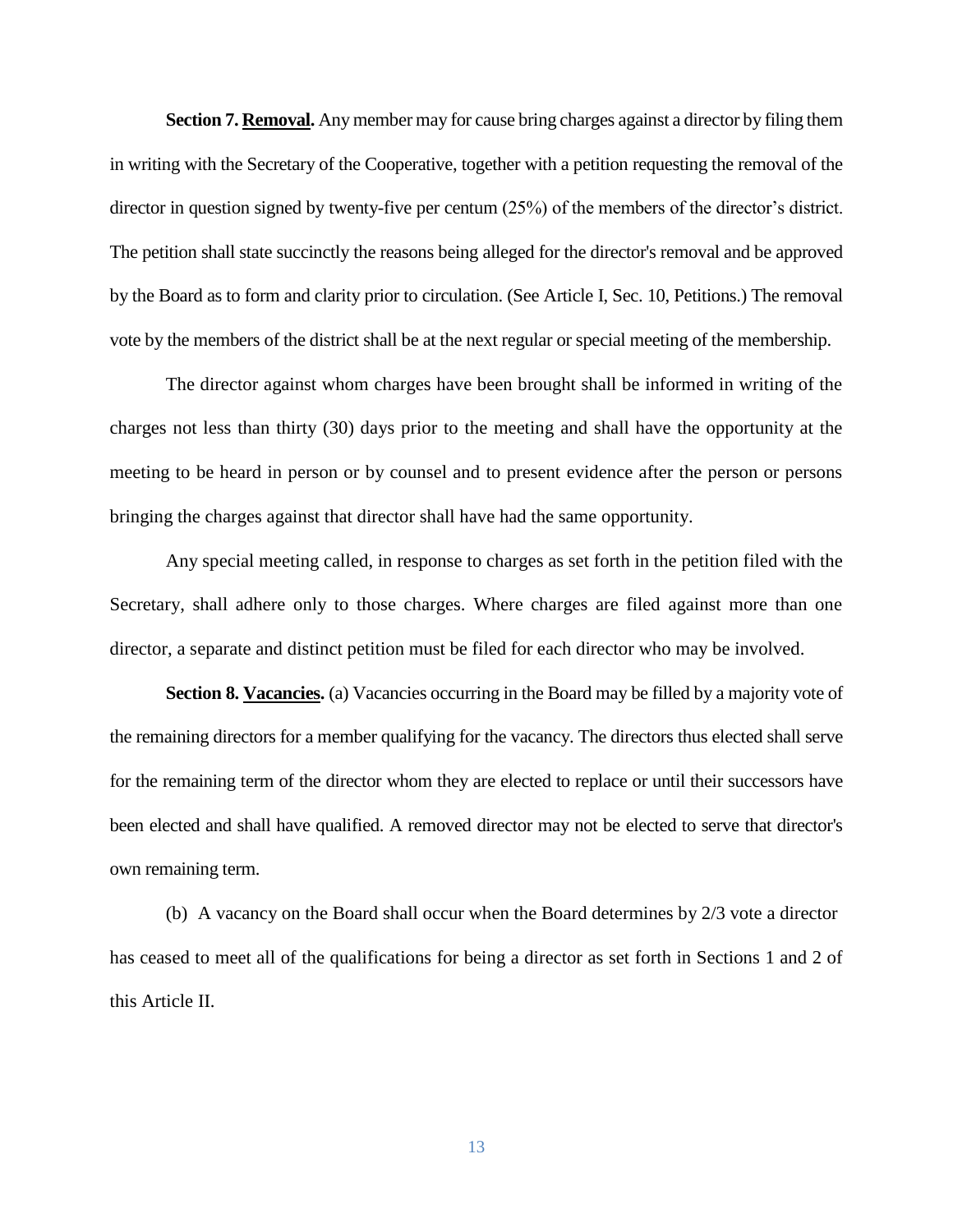**Section 9. Per Diem and Benefits.** Directors shall not receive any salary for their services but, by resolution of the Board, a fixed sum and expenses for attendance at Cooperative business and retirement and insurance benefits may be paid or provided. Except in emergencies, no director nor close relative of a director shall receive compensation for serving the Cooperative in any other capacity unless such compensation shall be specifically authorized by a vote of the members or by the affirmative vote of the majority of the directors not involved therein.

**Section 10. Close Relative Defined.** As used in these Bylaws, "close relative" means a person who, by blood or in-law, including step and adoptive kin, is either a spouse, child, grandchild, parent, grandparent, brother, sister, and, uncle, aunt, nephew, or niece of the principal.

**Section 11. Accounting System and Reports.** The Board shall cause to be established and maintained a complete accounting system of the Cooperative's financial operations and condition, and shall, after the close of each fiscal year, cause to be made a full, complete and independent audit of the Cooperative's accounts, books and records reflecting financial operations during the past fiscal year. A full and accurate summary of such audit reports shall be submitted to the members at or prior to the annual meeting of the Cooperative.

**Section 12. Committees.** The Board of Directors by resolution adopted by the affirmative vote of a majority of the members of the Board of Directors may designate one or more committees, each committee to act in a manner consistent with the duties designated to it by the Board of Directors. The Chairman of the Cooperative shall appoint the members to each committee established. All voting members of each Committee shall be members of the Cooperative Board of Directors. Each committee shall fix its own rules governing the conduct of its activities and shall make such reports to the Board of Directors or the President/Chief Executive Officer of its activities as the Board of Directors may require.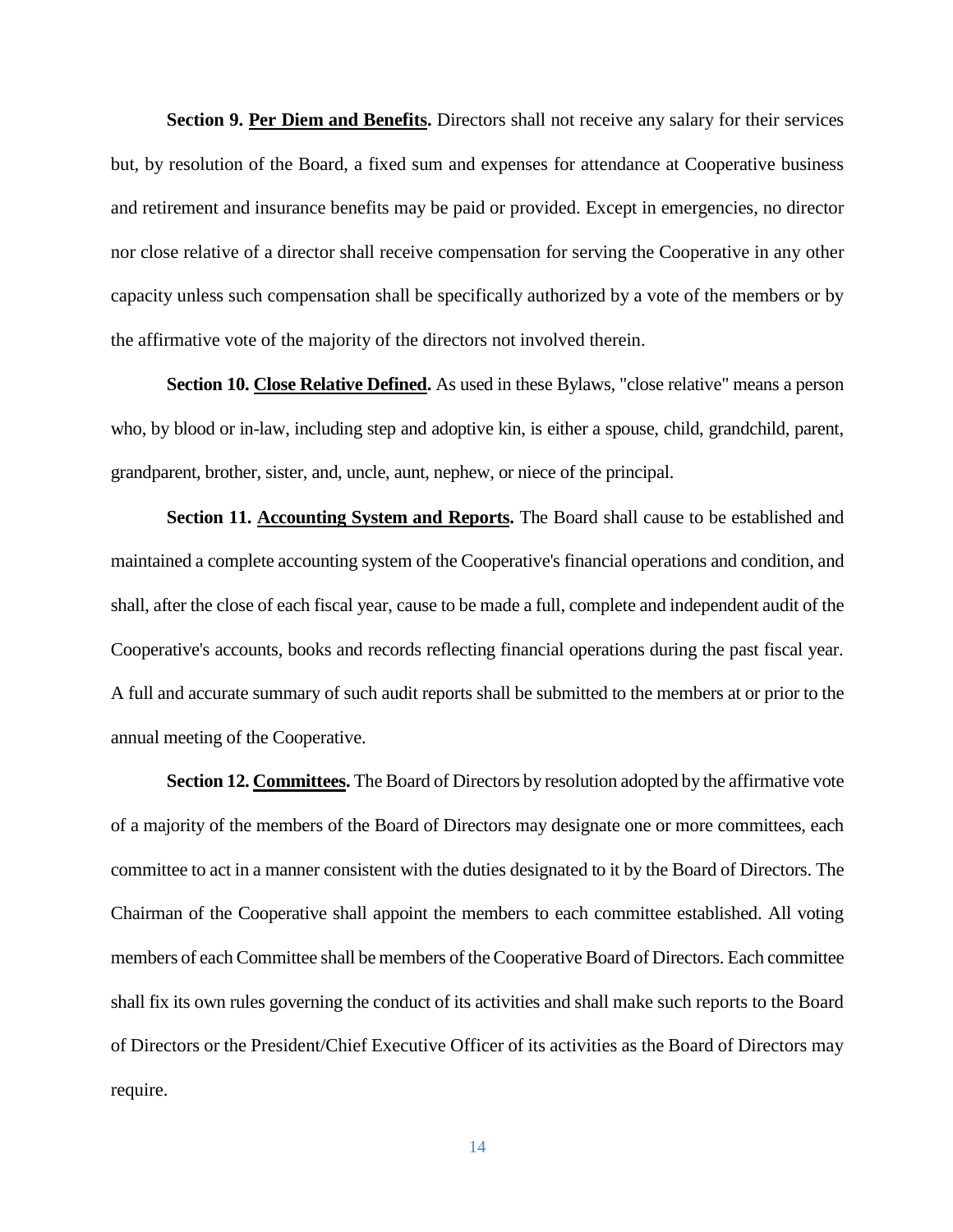#### **Article III**

# **MEETINGS OF MEMBERS**

**Section 1. Annual Meetings.** The annual meetings of the Cooperative may be attended by all members, directors and officers of the Cooperative and be held each year, on a date as the board shall determine, at such place and time within the Cooperative's service area or other location as the Board shall determine. Failure to hold the annual meeting at the designated time shall not work a forfeiture or dissolution of the Cooperative.

**Section 2. Special Meetings.** Special meetings may be called by at least three (3) directors, the Chairperson or upon a petition signed by at least ten per centum (10%) of the members of the Cooperative. If such a special meeting is called, it shall be the duty of the Secretary of the Cooperative to cause notice of such meeting to be given as provided in Section 4 of this Article.

**Section 3. Non-Business Meetings.** Non-business meetings of members may be held in various regions of the service area of the Cooperative for social and informational purposes. Such meetings may be held at times and places determined by the Board and are not subject to the notice requirements outlined in Section 4 of this Article. Members may not vote on any issue at such meetings.

**Section 4. Notice.** Written or printed notice, stating the place, day and hour of the meeting and, in the case of a special meeting, the purpose or purposes for which the meeting is called, shall be delivered not less than ten (10) days nor more than sixty (60) days before the day of the meeting, either personally or by mail, by or at the direction of the Secretary of the Cooperative, to each member of the Cooperative. If mailed, such notices shall be deemed to be delivered when deposited in the United States mail, addressed to the member at the member's address as it appears on the records of the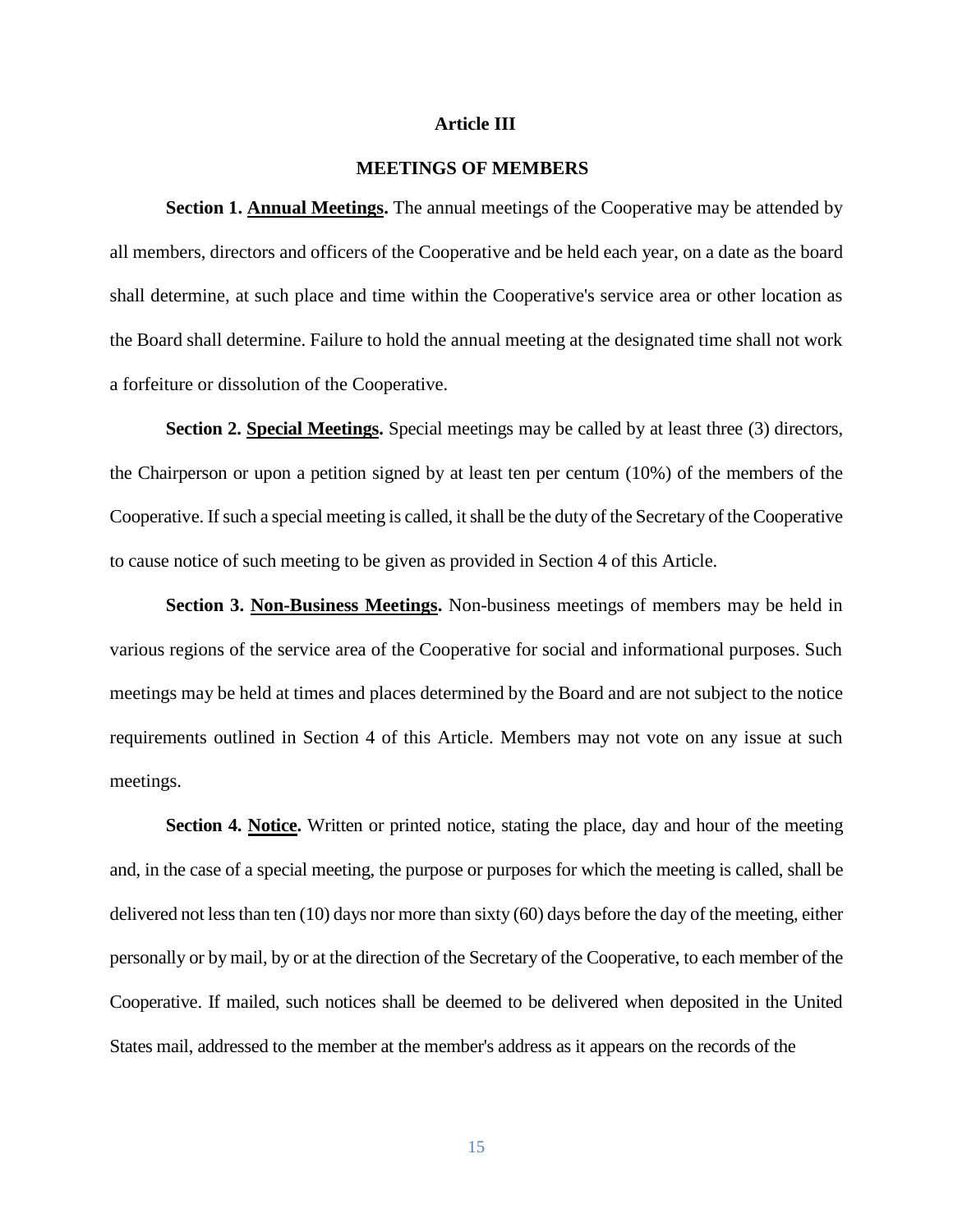Cooperative, with postage thereon fully prepaid. The failure of any member to receive notice shall not invalidate any action which may be taken by the members at any such meeting.

**Section 5. Quorum.** Fifty (50) members present in person or by proxy shall constitute a quorum for the transaction of business at any annual or special meeting of the Cooperative.

**Section 6. Voting.** At all meetings of the Cooperative, all questions shall be decided by a majority of votes cast by the members entitled to vote thereon, except as otherwise provided by law, the Articles of Incorporation, or these Bylaws.

**Section 7. Proxies.** There shall be no proxy voting, except on those questions the Board determines necessary. In any case, at no time may more than five (5) proxies be voted by any one (1) person at any meeting.

**Section 8. Ballots.** Any member who intends to be absent from an annual meeting or special meeting of the members, and who has not executed his proxy as provided in the preceding section, may vote by mail or electronic transmission, if such transmission is so authorized by the board of directors upon any proposition, motion or resolution for which a ballot has been furnished by the Secretary in accordance with these Bylaws. Members shall vote by mail or electronic transmission, if such transmission is so authorized by the board of directors for the election of directors. The election results shall be announced at the annual meeting. Each member of the Cooperative shall be afforded the opportunity, subject to the procedure in this section provided, to vote by mail or electronic transmission, if such transmission is so authorized by the board of directors upon any motion or resolution placed on the ballot by the Board of Directors. The Board of Directors may, in its discretion from time to time, determine by resolution to submit other motions, resolutions or propositions to the membership for vote.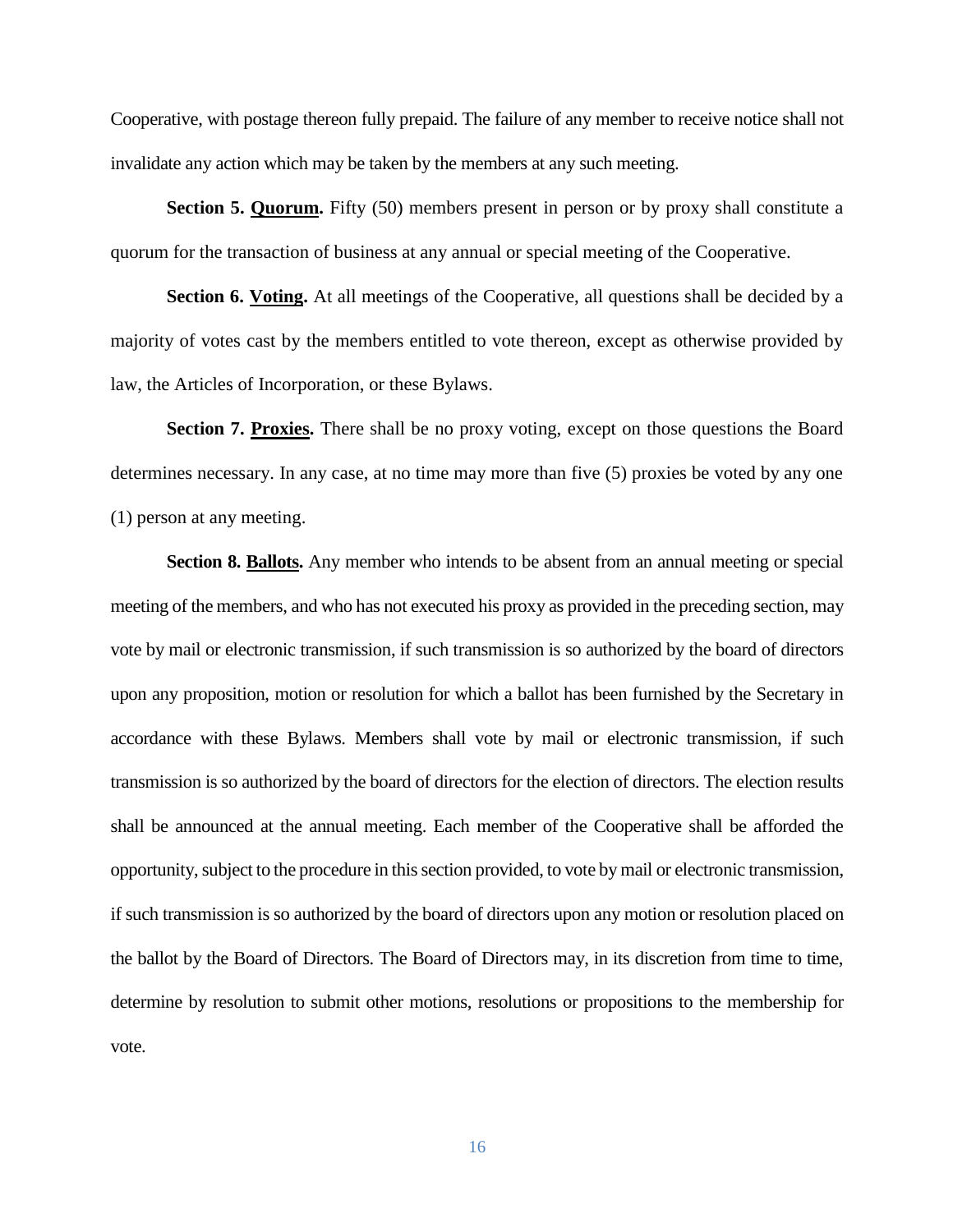Mail ballots shall be signed by the member voting the same, and in the case of a joint membership, by either of the joint members, and shall be returned to the Secretary or the Board of Directors' designee not later than three (3) business days preceding any annual or special meeting or at any other time as determined by the Board. Electronic transmission ballots, if authorized by the board of directors, should be electronically signed and be submitted in accordance with the procedures set forth by the board of directors.

No member of the Cooperative who has voted by mail or electronic transmission shall vote again either in person or by proxy on any matter included in the mail or electronic ballot furnished by the Secretary for such meeting. Any such member may, however, vote at the meeting in person on any matter properly brought before the meeting which was not included in the mail or electronic ballot.

The board of directors may, in its sole discretion, decide when voting by electronic transmission shall be authorized or allowed, as well as the procedures to be used for such electronic transmission of member votes (subject only to applicable law). Nothing in these Bylaws or the Articles of Incorporation is intended to be, or should be construed as, a guarantee that electronic transmission of votes will take place, or be authorized or allowed for any particular matter or election.

**Section 9. Order of Business.** The Chairperson, or the Chairperson's designee, shall preside at all meetings of the Cooperative. The order of business at the annual meeting of the Cooperative and, so far as possible, at all special meetings of the Cooperative, shall be essentially as follows:

(a) Report on the number of members present in person in order to determine the existence of a quorum;

(b) Reading of the notice of the meeting with proof of the due publication or mailing thereof, or the waiver or waivers of notice of the meeting, as the case may be;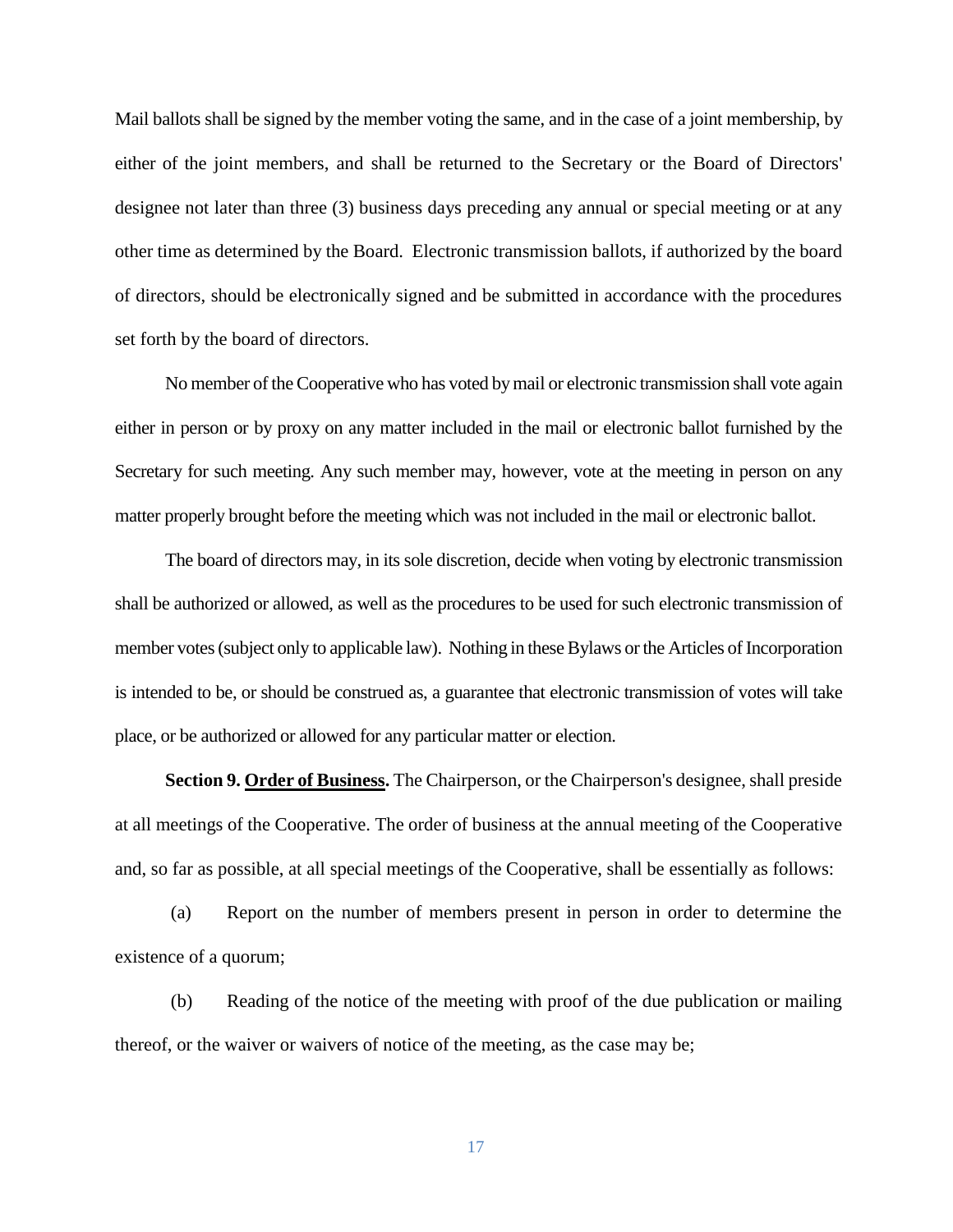(c) Reading of unapproved minutes of previous meetings (unless waived by vote of the members present) and the taking of necessary action thereon;

- (d) Presentation and consideration of reports;
- (e) Election of directors;
- (f) Unfinished business;
- (g) New business; and
- (h) Adjournment.

#### **Article IV**

## **MEETINGS OF DIRECTORS**

**Section 1. Regular Meetings.** A regular meeting of the Board shall be held, without notice, immediately after the adjournment of the annual meeting of the Cooperative, or as soon thereafter as may be convenient, at such sites as designated by the Board in advance of the annual meeting of the Cooperative. The Board shall conduct a minimum of ten (10) regular Board Meetings per year at such date, time and place as the Board may provide. Such regular Board Meetings may be held without notice other than such resolution fixing the date, time and place thereof, except when business to be transacted thereat shall require special notice.

**Section 2. Special Meetings.** Special meetings of the Board may be called by the President, Chairperson or any three (3) directors. The person or persons authorized to call special meetings of the Board may fix the time and place for holding of any special meeting of the Board called by them.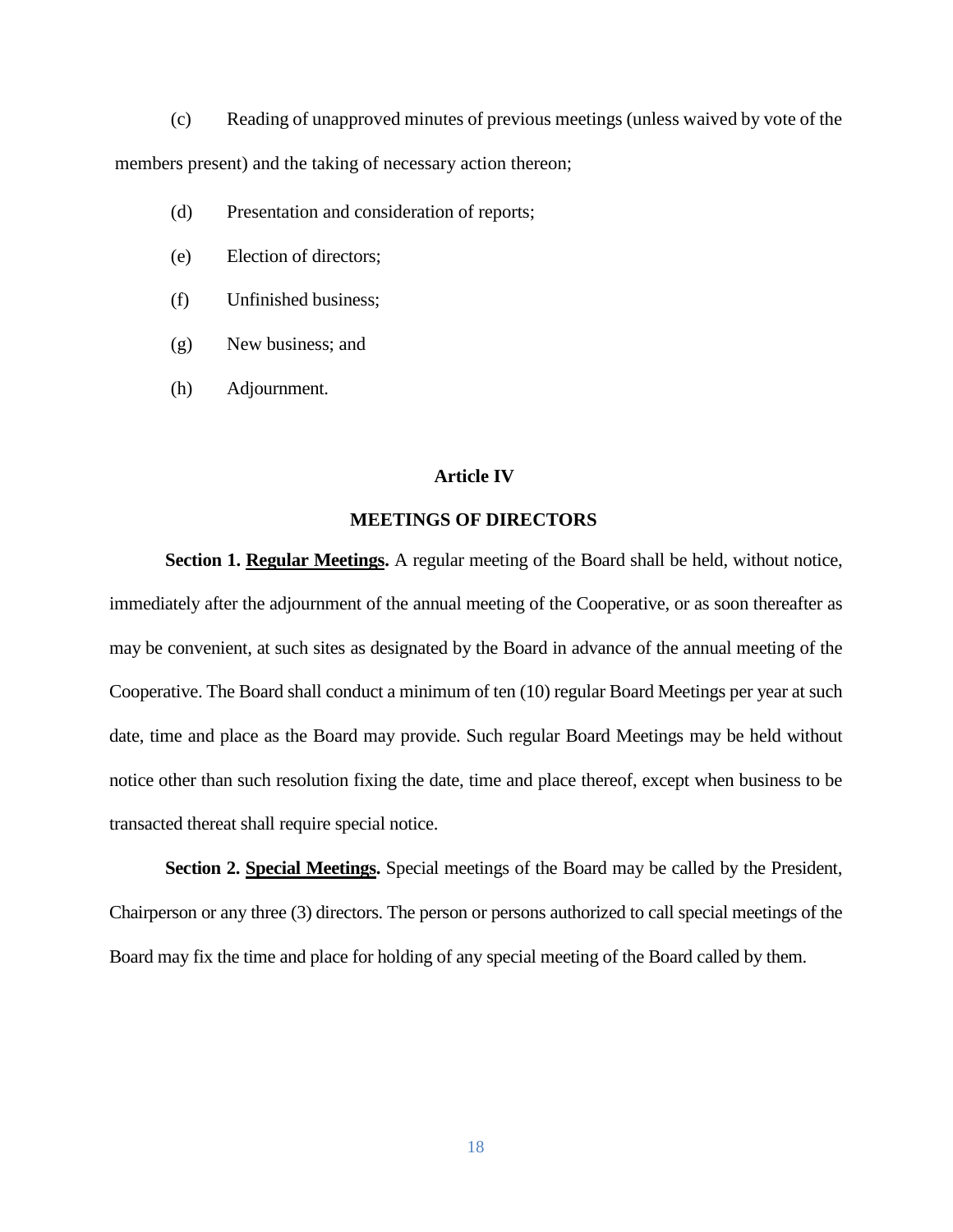**Section 3. Notice.** Written or printed notice of the date, time, place, and purpose of any special meeting of the Board shall be given at least five (5) days previous thereto, delivered personally or by mail to each director at the director's last known address as it appears on the records of the Cooperative. If mailed such notice shall be deemed to be delivered when deposited in the United States Mail so addressed, with postage thereon fully prepaid. The attendance of a director at any meeting shall constitute waiver of notice of such meeting unless such attendance shall be for the express purpose of objecting to the transaction of any business on the ground that the meeting shall not have been lawfully called or convened.

**Section 4. Quorum.** The presence of a majority of the Board shall constitute a quorum for the transaction of business at any meeting of the Board, provided, however, that if less than a quorum be present at a meeting, a majority of the directors present may adjourn the meeting from time to time without further notice.

**Section 5. Voting.** All questions shall be decided by a majority vote of the directors present at a meeting at which a quorum is present.

**Section 6. Proxies.** Proxy voting shall not be allowed at meetings of directors.

**Section 7. Contracts Between Cooperative and Related Persons.** Any contract or other transaction between the Cooperative and one (1) or more of its directors, or between the Cooperative and any firm of which one (1) or more of its directors are members or employees, or in which one or more of its directors are interested, shall be valid for all purposes, notwithstanding the presence of such director or directors at the meeting of the Board of the Cooperative which acts upon or in reference to such contract or transaction, and notwithstanding the directors' or director's participation in such action, if the fact of such interest shall be disclosed or known to the Board and the Board shall, nevertheless, authorize, approve and ratify such contract or transaction by a vote of a majority of the directors present,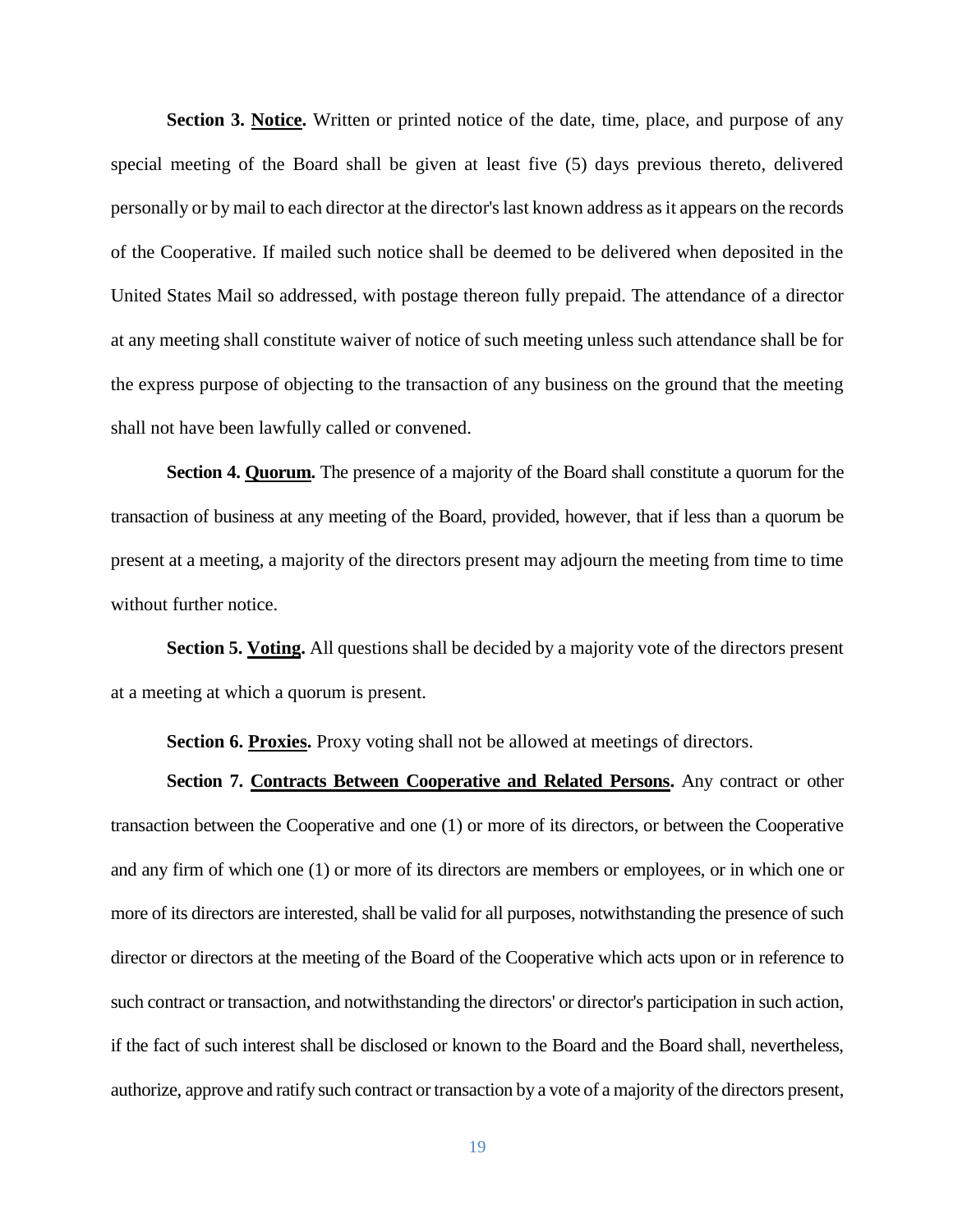such interested director or directors to be counted in determining whether a quorum is present, but not to be counted as voting upon the matter or in calculating the majority of such quorum necessary to carry such vote.

#### **Article V**

#### **OFFICERS**

**Section 1. Number and Title.** The officers of the Cooperative shall be Chairperson, Vice-Chairperson, Secretary, Treasurer, President/Chief Executive Officer, Vice President/Chief Financial Officer and such other officers as may be determined by the Board from time to time. The offices of Secretary and Treasurer may be held by the same person.

**Section 2. Election/Appointment.** The officers shall be elected by ballot by and from the Board at the first meeting of the Board held after each annual meeting of the Cooperative; provided, however, the Board may appoint a President/Chief Executive Officer, a Vice President/Chief Financial Officer and other officers who may be, but who shall not be required to be, a director or member of the Cooperative.

**Section 3. Tenure.** Each officer shall hold office until the first meeting of the Board following the next succeeding annual meeting of the Cooperative or until the officer's successor shall have been elected and shall have qualified, subject to the provisions of these Bylaws with respect to the removal of directors and officers.

Section 4. **Removal.** Any officer or agent elected or appointed by the Board may be removed by the Board whenever in its judgment the best interest of the Cooperative will be served thereby.

**Section 5. Vacancies.** A vacancy in any office may be filled by the Board for the unexpired portion of the term of the office vacated.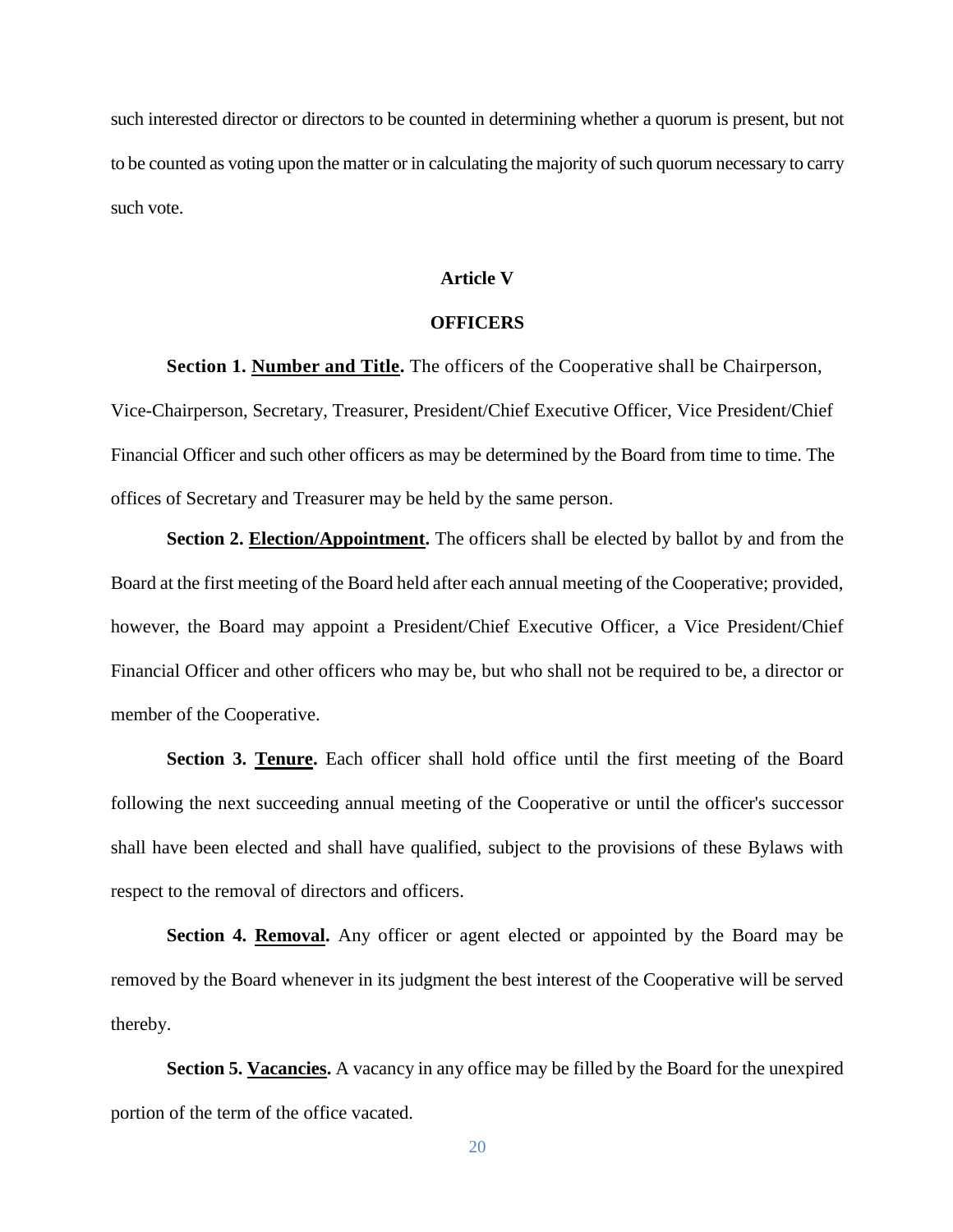**Section 6. Chairperson.** The Chairperson shall:

(a) Be the principal executive officer of the Cooperative and shall preside at all meetings of the Board and of the membership.

(b) Sign, with the Secretary, any deeds, mortgages, deeds of trust, notes, bonds, contracts or other instruments authorized by the Board to be executed, except in cases in which the signing and execution thereof shall be expressly delegated by the Board or by these Bylaws to some other officer or agent of the Cooperative or shall be required by law to be otherwise signed or executed.

(c) In general perform all duties incident to the office of Chairperson and such other duties as may be prescribed by the Board from time to time.

**Section 7. Vice-Chairperson.** In the absence of the Chairperson, or in the event of the Chairperson's inability or refusal to act, the Vice-Chairperson shall perform the duties of the Chairperson, and when so acting shall have all the powers of and be subject to all the restrictions upon the Chairperson and shall perform such other duties as from time to time may be assigned to the Vice-Chairperson by the Board.

**Section 8. Secretary.** The Secretary, or the Secretary's designee, shall:

(a) Keep the minutes of meetings of the Board in one (1) or more books provided for that purpose;

(b) See that all notices are duly given in accordance with these Bylaws or as required by law;

(c) Be custodian of the seal of the Cooperative and see that the seal of the Cooperative is affixed to all documents, the execution of which on behalf of the Cooperative under its seal is duly authorized in accordance with the provisions of these Bylaws;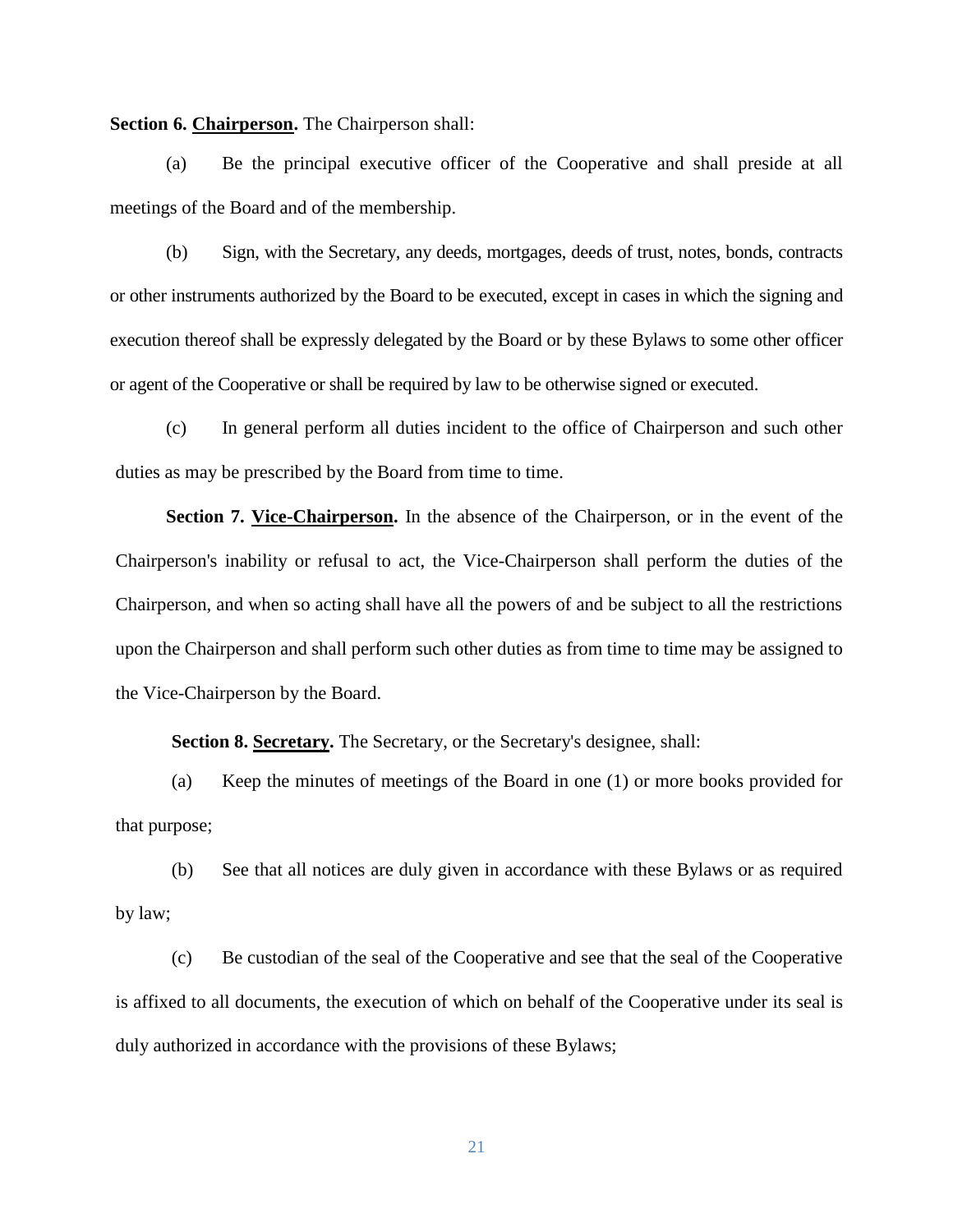(d) Keep a register of the name and address of each member of the Cooperative, which address shall be furnished to the Cooperative, which address shall be furnished to the Cooperative by such member;

(e) Have general charge of the books and accounts of the Cooperative;

(f) Keep on file at all times a current complete copy of the Bylaws of the Cooperative, which copy shall always be open to the inspection of any member, and, at the expense of the Cooperative, forward a copy of the Bylaws to any member upon request; and

(g) In general perform all duties incident to the office of Secretary and such other duties as from time to time may be assigned to the Secretary by the Board.

**Section 9. Treasurer.** The Treasurer, or the Treasurer's designee, shall:

(a) Have general charge and custody of and be responsible for all funds and securities of the Cooperative;

(b) Have general charge of the receipt of all monies due and payable to the Cooperative from any source whatsoever, and deposit or invest all such monies in the name of the Cooperative, except for authorized petty cash funds, in such financial institutions or secure investments as have been approved by the Board; and

(c) In general perform all the duties incident to the office of Treasurer and such other duties as from time to time may be assigned to the Treasurer by the Board.

**Section 10. President/Chief Executive Officer.** The President/Chief Executive Officer shall be the chief executive officer of the Cooperative. The President/Chief Executive Officer shall have the general powers of supervision and management over the day-to-day operations of the Cooperative and shall perform such other duties as the Board may from time to time require and shall have such authority as the Board may from time to time vest in the office.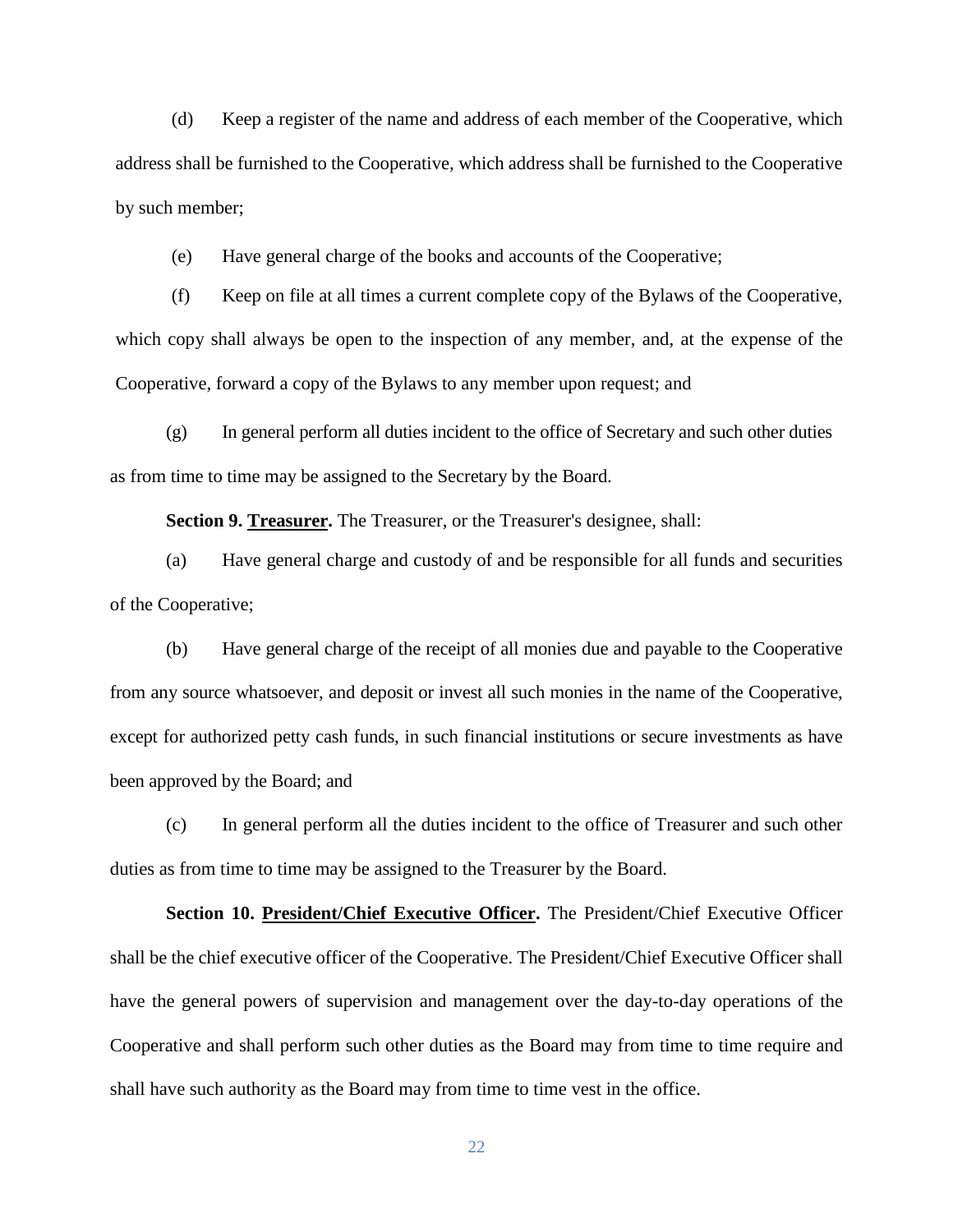**Section 11. Vice President/Chief Financial Officer.** The Vice President/Chief Financial Officer shall be the chief financial officer of the Cooperative. The Vice President/Chief Financial Officer shall perform such other duties as the President/Chief Executive Officer or the Board may from time to time require and shall have such authority as the President/Chief Executive Officer or the Board may from time to time vest in the office.

**Section 12. Bonds.** The Board shall require the Treasurer or any other officer of the Cooperative charged with the responsibility of the custody of any of its funds or property to give bond in such sum and with such surety as the Board shall determine. The Board in its discretion may also require any other officer, agent or employee of the Cooperative to give bond in such amount and with such surety as it shall determine. The costs of all such bonds shall be borne by the Cooperative.

**Section 13. Compensation.** The compensation, if any, of any officer of the Cooperative, or any close relative of any officer, shall be determined by the affirmative vote of a majority of the directors not involved therein.

**Section 14. Reports.** The officers of the Cooperative shall submit at each annual meeting of the Cooperative reports covering the business of the Cooperative for the previous fiscal year and showing the condition of the Cooperative at the close of such fiscal year.

# **Article VI**

# **WAIVER OF NOTICE**

Any member, officer or director may waive, in writing, any notice of meetings required to be given to them by these Bylaws.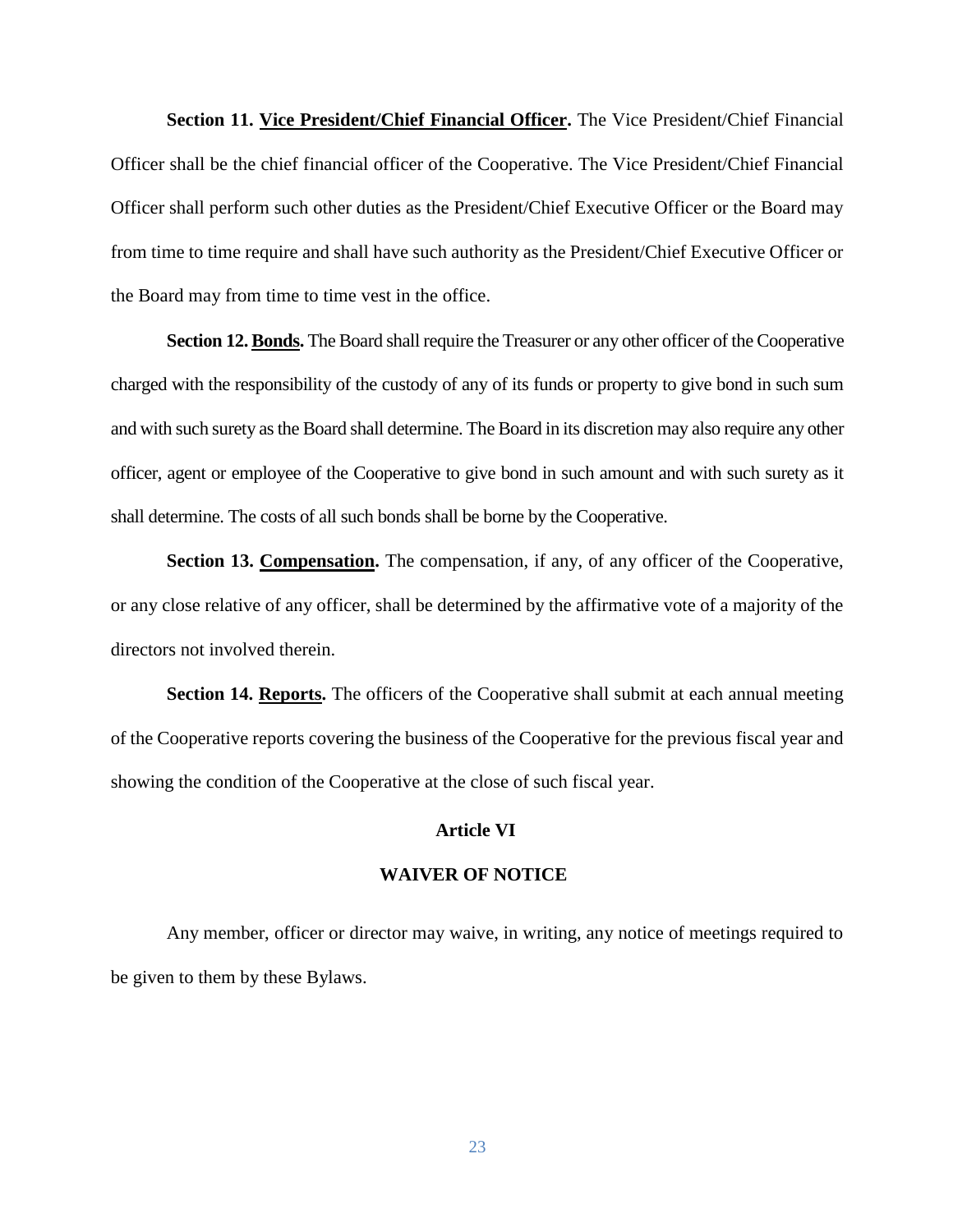#### **Article VII**

# **ROBERT'S RULES OF ORDER**

All meetings of the Cooperative, and meetings of the Board may be subject to the latest edition of Robert's Rules of Order.

#### **Article VIII**

#### **CONTRACTS, CHECKS AND DEPOSITS**

**Section 1. Contracts.** Except as otherwise provided in these Bylaws, the Board may authorize any officer or agent to enter any contract or execute and deliver any instrument in the name and on behalf of the Cooperative, and such authority may be general or confined to specific instances.

**Section 2. Checks, Drafts, Etc.** All checks, drafts or other orders for the payment of money, and all notes, bonds or other evidences of indebtedness issued in the name of the Cooperative shall be signed or countersigned by such officer or agent of the Cooperative and in such manner as shall from time to time be determined by resolution of the Board.

**Section 3. Deposits and Investments.** All funds of the Cooperative shall be deposited or invested, except for authorized petty cash funds, from time to time to the credit of the Cooperative in such financial institutions or secure investments as approved by the Board. The Board may, in its discretion, use Cooperative funds to establish subsidiary corporations or other entities, either by itself or with others, for investment purposes or to provide services or other benefits to the Cooperative or its members.

# **Article IX**

# **INDEMNIFICATION**

Each person who is or was a trustee, director, officer or member of a committee of the Cooperative and each person who serves or has served at the request of the Cooperative, as a trustee,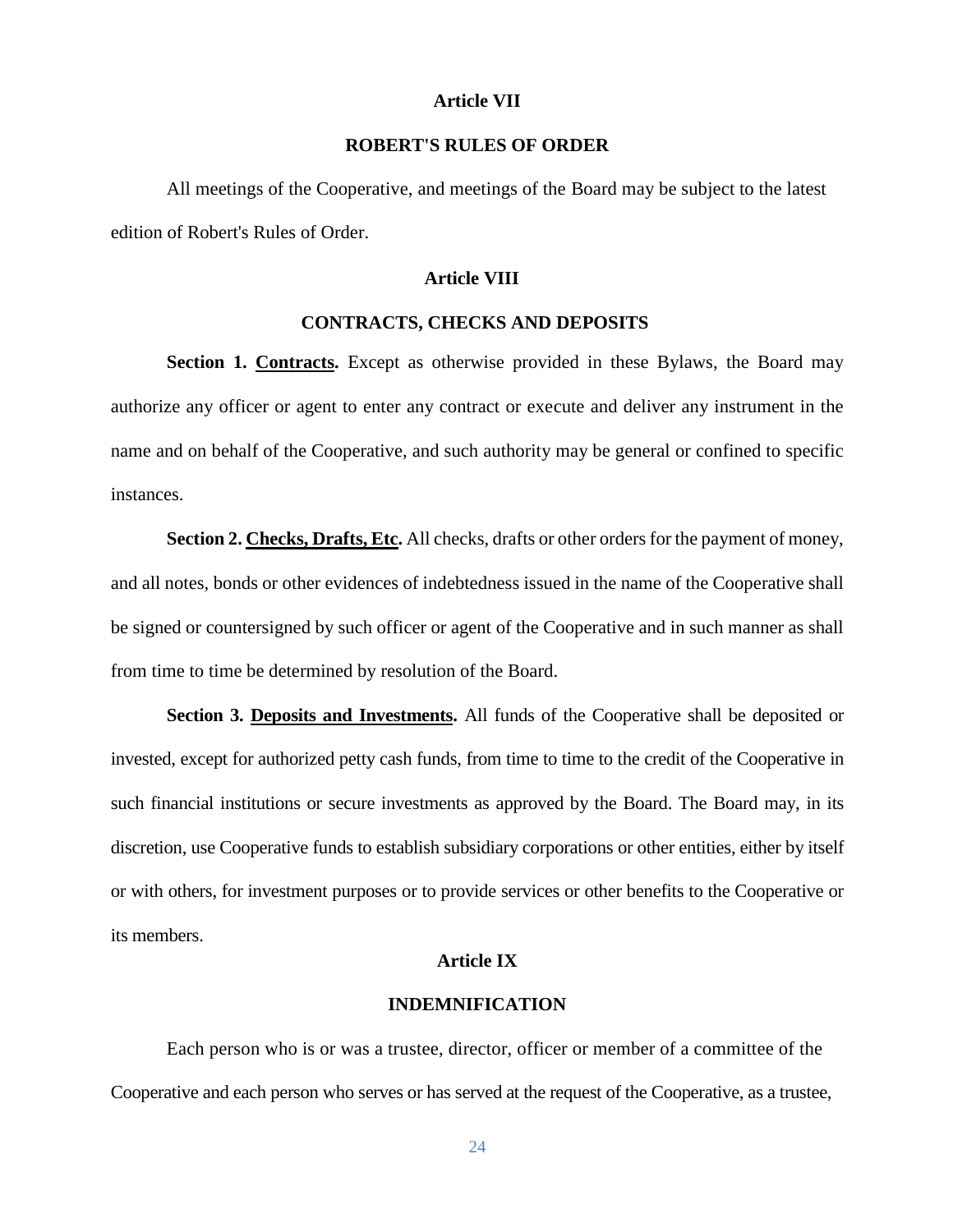director, officer, partner, employee or agent of any other corporation, partnership, joint venture, trust or other enterprise shall be indemnified by the Cooperative to the fullest extent permitted by the corporation laws of the State of Michigan as they may be in effect from time to time. The Cooperative may purchase and maintain insurance on behalf of any such person against any liability asserted against and incurred by such person in any such capacity or arising out of such person's status as such, whether or not the Cooperative would have power to indemnify such person against such liability under the preceding sentence. The Cooperative may, to the extent authorized from time to time by the Board, grant rights to indemnification to any employee or agent or the Cooperative to the fullest extent provided under the laws of the State of Michigan as they may be in effect from time to time.

#### **Article X**

# **NONPROFIT OPERATION**

**Section 1. Interest or Dividends on Capital Prohibited.** The Cooperative shall at all times be operated on a non-profit basis for the mutual benefit of its members. No interest or dividends shall be paid or payable by the Cooperative on any capital or other funds furnished by its members.

# **Section 2. Member Capital in Connection with Furnishing Electric Power and Energy.**

(a) In the furnishing of electric power and energy, the Cooperative's operations shall be so conducted that all members will through their patronage furnish capital for the Cooperative. In order to induce patronage and to assure that the Cooperative will operate on a non-profit basis the Cooperative is obligated to account to all its members for all amounts received and receivable from the furnishing of electric power and energy in excess of operating costs and expenses properly chargeable against the furnishing of electric power and energy. All such amounts in excess of operating costs and expenses and reasonable reserves for depreciation, doubtful accounts, operating reserves, and capital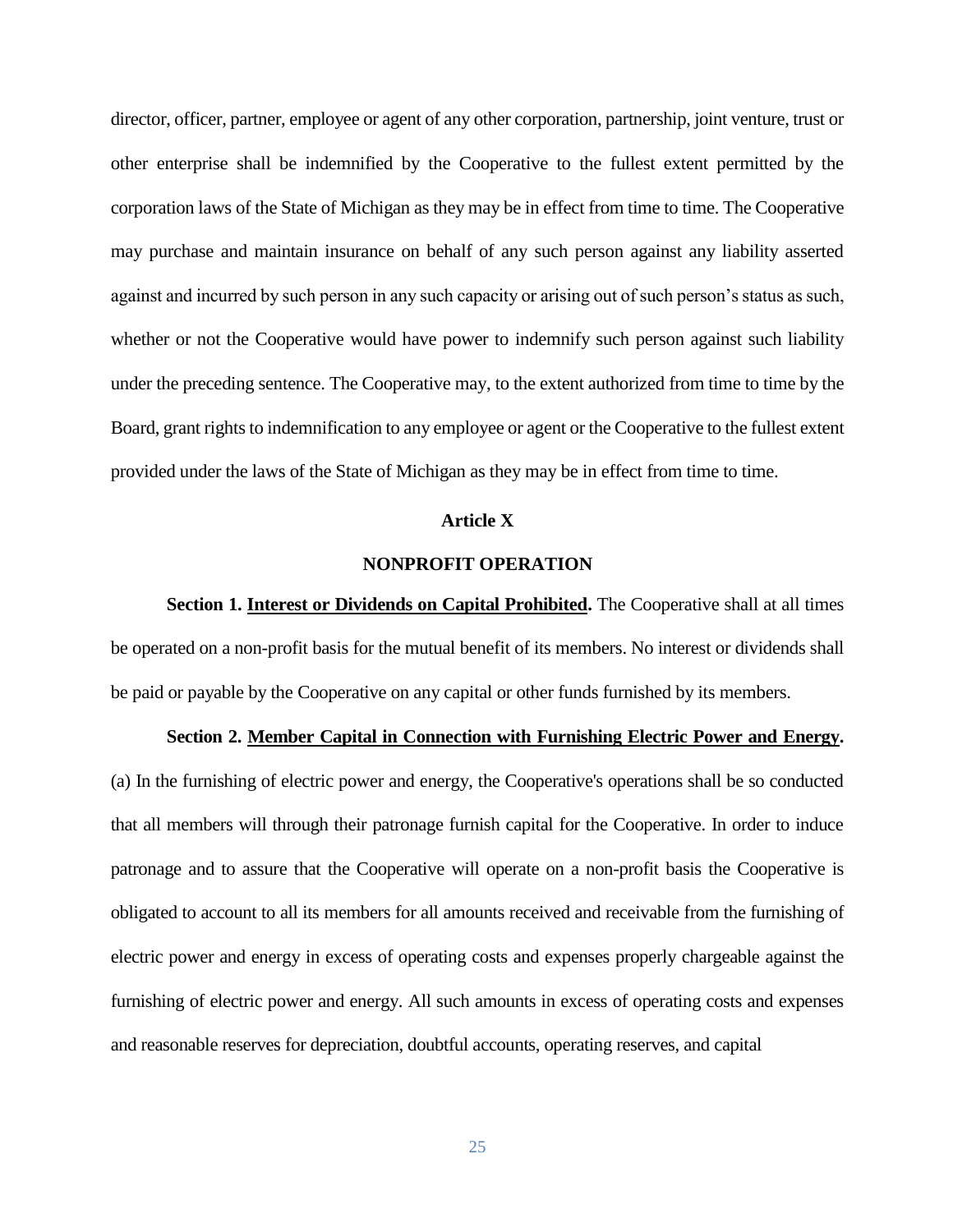investments at the moment of receipt by the Cooperative are received with the understanding that they are furnished by the members as capital. The Cooperative is obligated to allocate by credits to a capital account for each member all such amounts in excess of operating costs and expenses. The books and records of the Cooperative shall be set up and kept in such a manner that at the end of each fiscal year the amount of capital, if any, so furnished by each member is clearly reflected and credited in an appropriate record to the capital account of each member, and the Cooperative shall within a reasonable time after the close of the fiscal year notify each member of the amount of capital so credited to the member's account; provided, however, that individual notices of such amounts furnished by each member shall not be required if the Cooperative notifies all members of the aggregate amount of such excess and provides a clear explanation of how each member may compute and determine the specific amount of capital so credited to that member. All such amounts credited to the capital account of any member shall have the same status as though they had been paid to the member in cash in pursuance of a legal obligation to do so and the member had then furnished the Cooperative corresponding amounts of capital.

(b) All other amounts received by the Cooperative from its operations in excess of costs and expenses shall, insofar as permitted by law, be (i) used to offset any losses incurred during the current or any prior fiscal year and (ii) to the extent not needed for that purpose, allocated to its members on a patronage basis and any amount so allocated shall be included as part of the capital credited to the accounts of members. In the event of dissolution or liquidation of the Cooperative, the assets of the Cooperative shall be distributed in accordance with the Cooperative's Articles of Incorporation and/or applicable law. If, at any time prior to dissolution or liquidation, the Board shall determine that the financial condition of the Cooperative will not be impaired thereby, the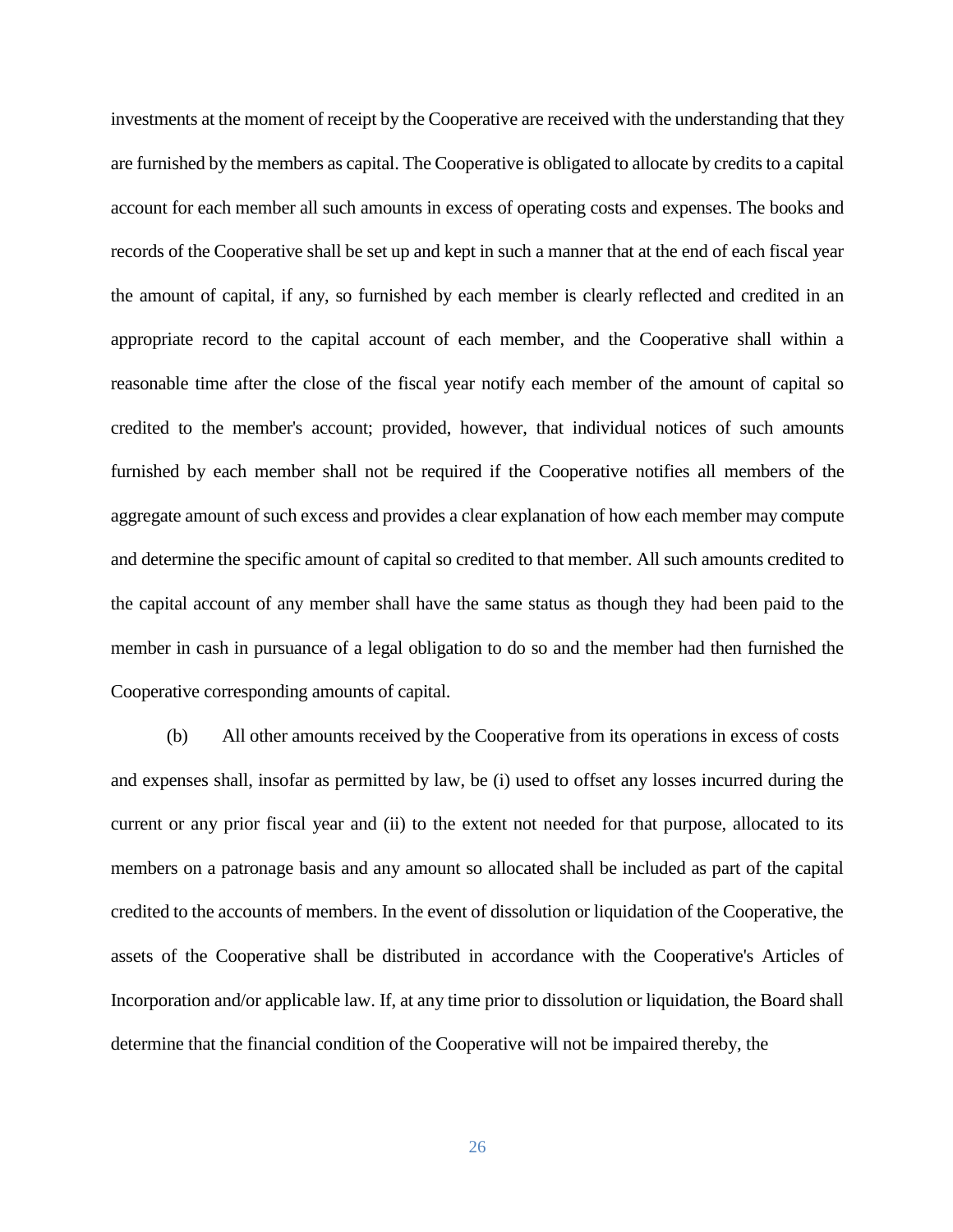capital then credited to members accounts may be retired in full or in part if the retirement does not result in the retirement of all voting rights. The Board shall determine the method, basis, priority and order of retirement, if any, for all amounts thereafter furnished as capital. The Board shall also determine the method for apportionment of losses, if any.

(c) Capital credited to the account of each member shall be assignable only to the Cooperative as collateral security for a loan made by the Cooperative to the member.

(d) The members of the Cooperative, by dealing with the Cooperative acknowledge that the terms and provisions of the Articles of Incorporation and Bylaws shall constitute and be a contract between the Cooperative and each member, and both the Cooperative and the members are bound by such contract, as fully as though each patron had individually signed a separate instrument containing such terms and provisions. The provisions of this article of the Bylaws shall be called to the attention of each member of the Cooperative by mailing a copy of these Bylaws to each member.

# **Section 3. Patronage Refunds in Connection with Furnishing Other Services.** If the Cooperative engages in the business of furnishing goods or services to members other than electric energy, all amounts received or receivable therefrom which are in excess of costs and expenses properly chargeable against the furnishing of such goods or services shall, insofar as permitted by law, be prorated annually on a patronage basis and returned to those patrons from whom such amounts were obtained. It is the intent of this Section 3, to provide that amounts received from members for services offered by the Cooperative be treated, to the extent permitted by law, as income from business furthering the Cooperative's exempt purpose.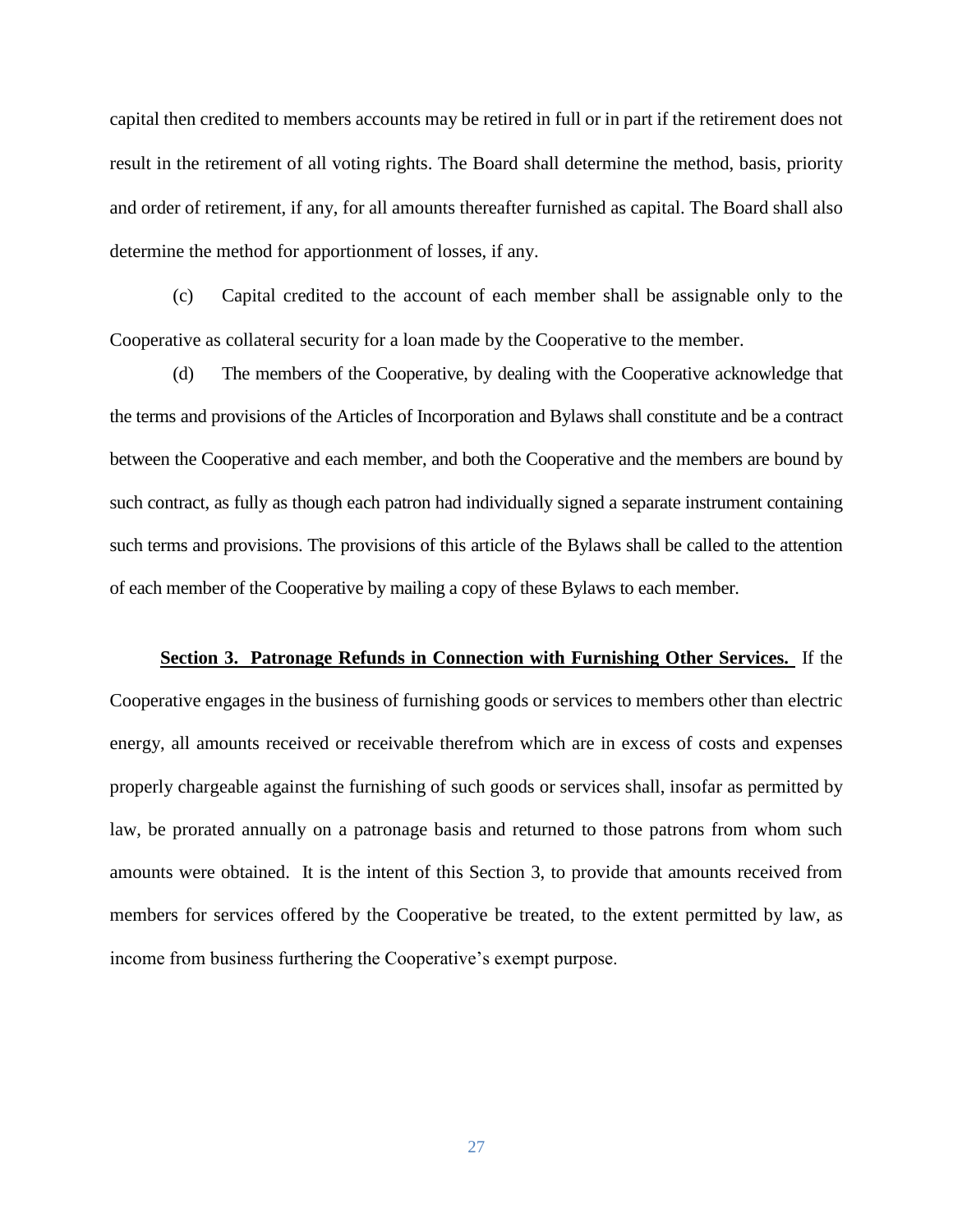# **Article XI**

# **UNCLAIMED FUNDS**

Any capital credits, patronage refunds, utility deposits, membership fees, account balances or book equity which remain unclaimed for a period of five (5) years following reasonable notice and attempted payment by the Cooperative to a member patron, former member or former patron entitled thereto shall be added to the general funds of the Cooperative and the member, patron, former member or former patron shall have no claim to said funds.

# **Article XII**

# **FISCAL YEAR**

The fiscal year of the Cooperative shall begin on the first day of January of each year and end on the thirty-first day of December of the same year.

# **Article XIII**

# **SEAL**

The corporate seal of the Cooperative shall have inscribed thereon the name of the Cooperative and the words "corporate seal, Michigan".

# **Article XIV**

## **AMENDMENTS**

**Section 1. Proposals.** Proposals for an amendment to the Articles of Incorporation may be made either by the Board or by 10% or more of the members of the Cooperative.

**Section 2. Required Vote.** The Articles of Incorporation and Bylaws may be altered, amended or repealed by a vote of two-thirds  $(2/3)$  of the members of the Cooperative voting at any annual or special meeting of the members provided that notices of such proposed alteration, amendment or repeal shall have been given with the notice of the meeting. These Bylaws may be altered, amended or repealed